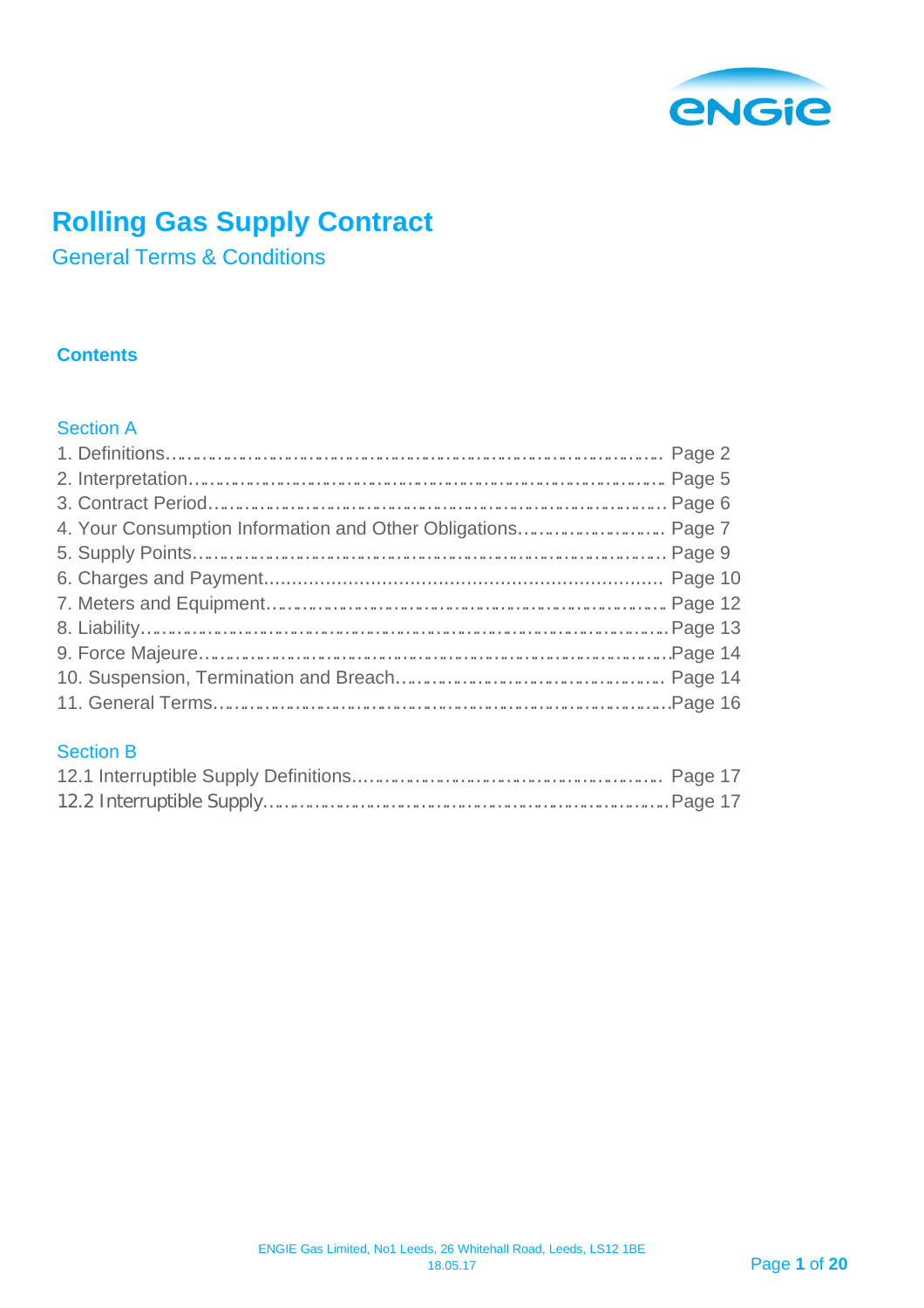## **Section A – General Supply Terms**

### **1 Definitions**

<span id="page-1-0"></span>The following definitions shall apply to this Supply Contract:

**"Access Rights"** means our right or our subcontractors' or agents' right to all reasonable access to all Supply Points (subject only to your reasonable requirements as to health and safety and site security) at any time;

**"Act"** means the Gas Acts and any regulations made hereunder both as amended or re-enacted from time to time;

**"Associated Companies"** means any wholly owned subsidiary of ENGIE Supply Holding UK Limited, including ENGIE Power Limited, ENGIE Gas Limited and ENGIE Gas Shipper Limited;

**"AMR device(s)"** means the device used to obtain electronic Consumption Data from your Equipment;

**"Automated Meter Reading" or "AMR"** means the system of electronically obtaining Consumption Data from your Equipment using an AMR device;

**"Annual Quantity" or "AQ"** means the volume of gas expressed in kWh which reflects the historical consumption at any Supply Point as recorded and held by Xoserve;

**"Authority"** means the Gas and Electricity Markets Authority established pursuant to section 1 (1) of the Utilities Act 2000;

**"Capacity Charge"** means the charges payable to the Transporter in relation to the exit capacity required by any Supply Point, including in respect of those Supply Points connected directly to the National Transmission System;

**"Charges"** means the Commodity Charges and other charges specified in the Supply Contract, which shall be charged in respect of the Supply Period plus the applicable Value Added Tax (**"VAT"**) and Climate Change Levy **("CCL"**);

**"Commodity Charges"** means the element of the Charges charged in respect of the volume of gas consumed at each Meter Point;

**"Consumption Data"** means actual meter readings from the Equipment received by us from you or the appointed Service Provider, during the Supply Period showing the actual consumption of gas in respect of each Meter Point;

**"Consumption Invoice"** means the invoice we shall send to you on the Invoicing Date setting out the Charges, in relation to the Invoicing Period;

**"Consumption Threshold"** means as defined in Clause 6.19.2;

**"Default Contract Rate"** means the rates and charges published on [the](http://the/) Website, which shall be payable by you where you continue to consume gas after the Termination Date;

**"Disconnect"** means the permanent disconnection of any structure, switchgear, equipment, line or device used by you at the Supply Point from the Transportation System and "**Disconnection** or "**Disconnected**" shall be construed accordingly;

**"Domestic Sites"** means any premises occupied as a private dwelling (including any garden, yard, garage, outhouse, or other appurtenance of such premises which is not used in common by the occupants of more than one such dwelling). Where this definition is used to apply to Supply Points located in Scotland, such definition shall be extended to include the word "stair";

**"Economic Loss"** means loss of profits, revenues, interest, business, goodwill or commercial, market or economic opportunity, whether direct or indirect and whether or not foreseeable. For the avoidance of doubt, our margin, or management and administration fees and any Mark to Market Loss are not Economic Losses and shall not be construed as such;

**"End User Category (EUC)"** means the group that each Non-Daily Metered (NDM) Meter Point is placed in by the Transporter for demand attribution and invoicing purposes;

**"Equipment"** means any meters, smart meters, data loggers, mains, pipes, telecommunications, AMR device or other equipment provided for the purpose of **z** means any circumstances or event beyond the reasonable control of either Party which directly causes the affected Party to be unable to comply with all or a significant part of their obligations under this Supply Contract, but excluding strikes, lockouts, labour disputes, changes to economic conditions and lack of funds;

**"Framework Agreement"** means any joint, multi-party, or consortium framework agreement, in all cases forming part of the Supply Contract, whether agreed at the same time as the Supply Contract or subsequently agreed in writing between the Parties to be part of the Supply Contract setting out certain matters which vary, amend or are supplementary to the Supply Contract;

**"Gas Acts"** means the Gas Act 1986 as amended by the Gas Act 1995;

**"Independent Network"** means any supply network where the Supply Point is not directly connected to the National Transmission System;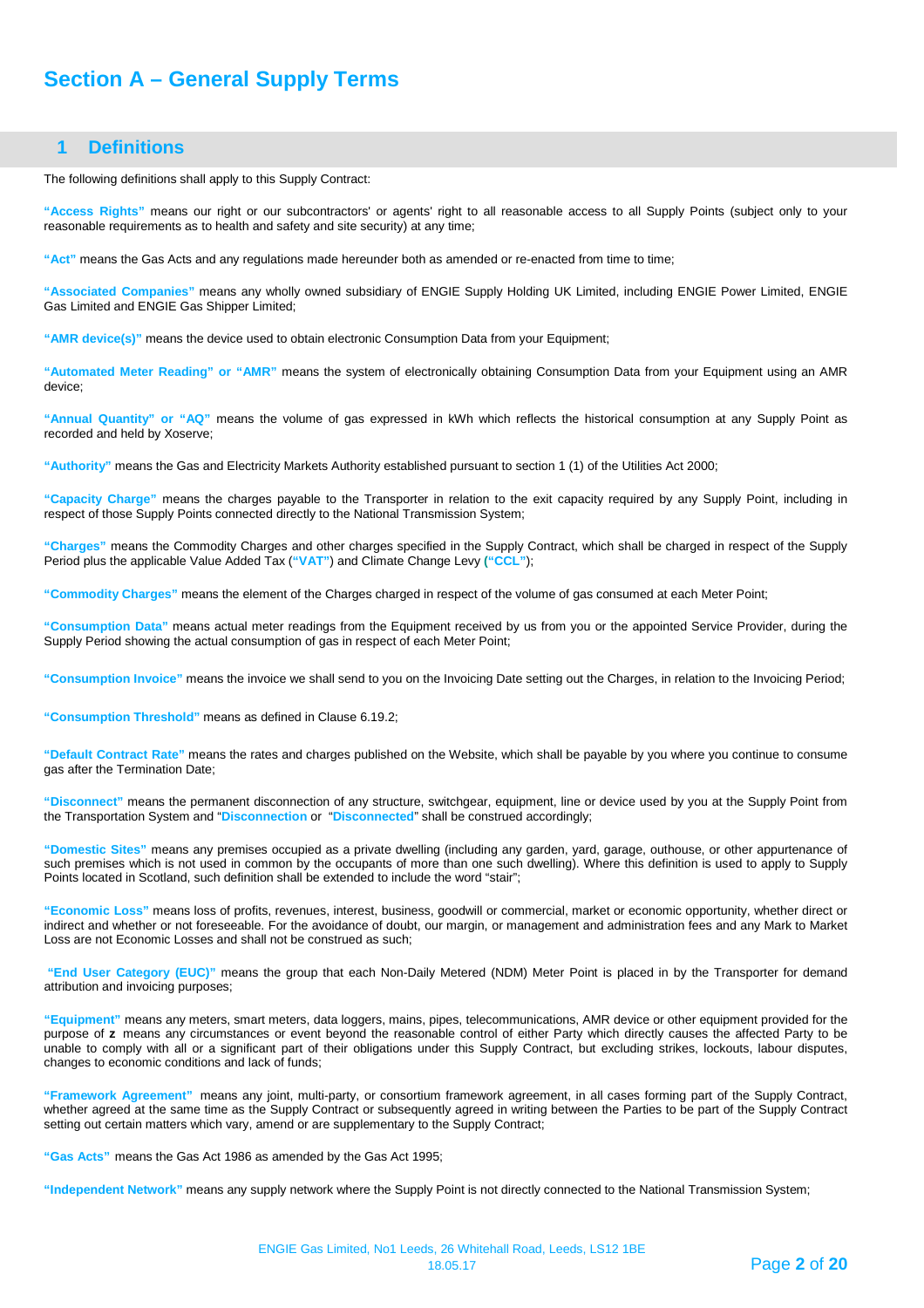#### **"Industry Agreements"** means:

- a) The Uniform Network Code;<br>b) the Short Form Code;
- 
- b) the Short Form Code;<br>c) the Independent Gas c) the Independent Gas Transporters' (IGT) Codes;<br>d) our Licence(s);
- d) our Licence(s);<br>e) the Act; and
- 
- e) the Act; and<br>f) any other co any other code, agreement or legally binding obligation imposed on us, or into which it is, or becomes necessary, for us to enter in order to supply gas;

**"Initial Consumption Forecast"** means your first set of best estimates for the consumption of gas as set out in the Quotation Document (and in respect of flexible products, also in Table A of the Product Appendix), which may be either annual or monthly figures, or cover some other specified time period (but excluding the impact of Supply Points added or removed after the original Start Date) which shall comprise forecast information either provided by you to us or our historical consumption data, or the AQ of the Supply Point(s);

**"Invoice(s)"** means Consumption Invoices, Reconciliation Invoices or invoices in respect of any other Charges due to us from you pursuant to this Supply Contract;

**"Invoicing Date"** has the meaning given in the Quotation Document;

**"Invoicing Period"** has the meaning given in the Quotation Document;

**"Irrevocable Offer"** means your irrevocable offer to enter into the Supply Contract by your signing and dating of the Quotation Document;

**"Isolate"** means the securing of a Meter Point so that gas cannot be off-taken from the Transportation System at that point and "**Isolation**" shall be construed accordingly;

**"Licence"** means any Transporter's Licence, Shipper's Licence or Supplier's Licence and **"Licensed"** shall be construed accordingly;

**"Mark to Market Loss"** means the negative difference between the wholesale market price at the date we were contractually obliged or entitled to purchase the gas and the wholesale market price on the date we were contractually obliged or entitled to sell it back to market, after adding all transaction fees and other costs directly associated with the sell back;

**"Mark to Market Gain"** means the positive difference between the wholesale market price at the date we were contractually obliged or entitled to purchase the gas and the wholesale market price on the date we were contractually obliged or entitled to sell it back to the wholesale market after deducting all transaction fees and other costs directly associated with the sell back;

**"Meter Point"** has the meaning given to such expression in the Industry Agreements (including both Daily Metered (DM) and Non-Daily Metered (NDM) Meter Points) and identified by a specific Meter Point Reference Number (MPRN) in the Quotation Document;

**"Metering Costs"** means a component (if any) of the Charges, comprising any charges relating to the installation, provision, rental and maintenance of your Equipment in situ at the Supply Point on the Signature Date;

**"Meter Reading Costs"** means the cost of reading and obtaining Consumption Data from your Equipment;

**"Micro-Business Consumer"** means a company supplied or requiring to be supplied with gas or electricity at non-domestic sites which has any or all of the following; (i) an annual consumption of electricity of not more than 100,000 kWh; or (ii) an annual consumption of gas of not more than 293,000 kWh; or (iii) fewer than ten (10) employees (or their full time equivalent) and an annual turnover or annual balance sheet total not exceeding €2 million;

**"Micro-Business Terms"** means the additional terms and conditions which will be appended to this Supply Contract and applicable to the Supply where you are a Micro-Business Consumer;

**"Offtake Point"** means the outlet of any control valve at any Meter Point;

**"Parties"** means both us and you and **"Party"** is either one of us;

**"Payment Date"** means unless amended in accordance with Clauses 10.9.8 and 10.9.9; (a) in relation to Consumption Invoices, the date as defined in the Quotation Document; and (b) in relation to all other Invoices, the date as specified on the Invoice;

**"Payment Method"** means by means of direct debit, or as otherwise set out on your Quotation Document;

**"Pipeline System Emergency"** means where circumstances apply which are not deemed to be a Force Majeure event and are such that in the opinion of the Transporter:-

- (a) the safety of the Transportation System is significantly at risk;
- (b) the safe conveyance of gas by that Transportation System is significantly at risk; or
- (c) gas conveyed by that Transportation System is at such a pressure, or of such a quality, as to constitute, when supplied to premises, a danger to life or property;

and that opinion is not manifestly unreasonable.

**"Product Appendix"** means the appendix detailing the product type, purchasing and sell back mechanism and forming part of the Supply Contract;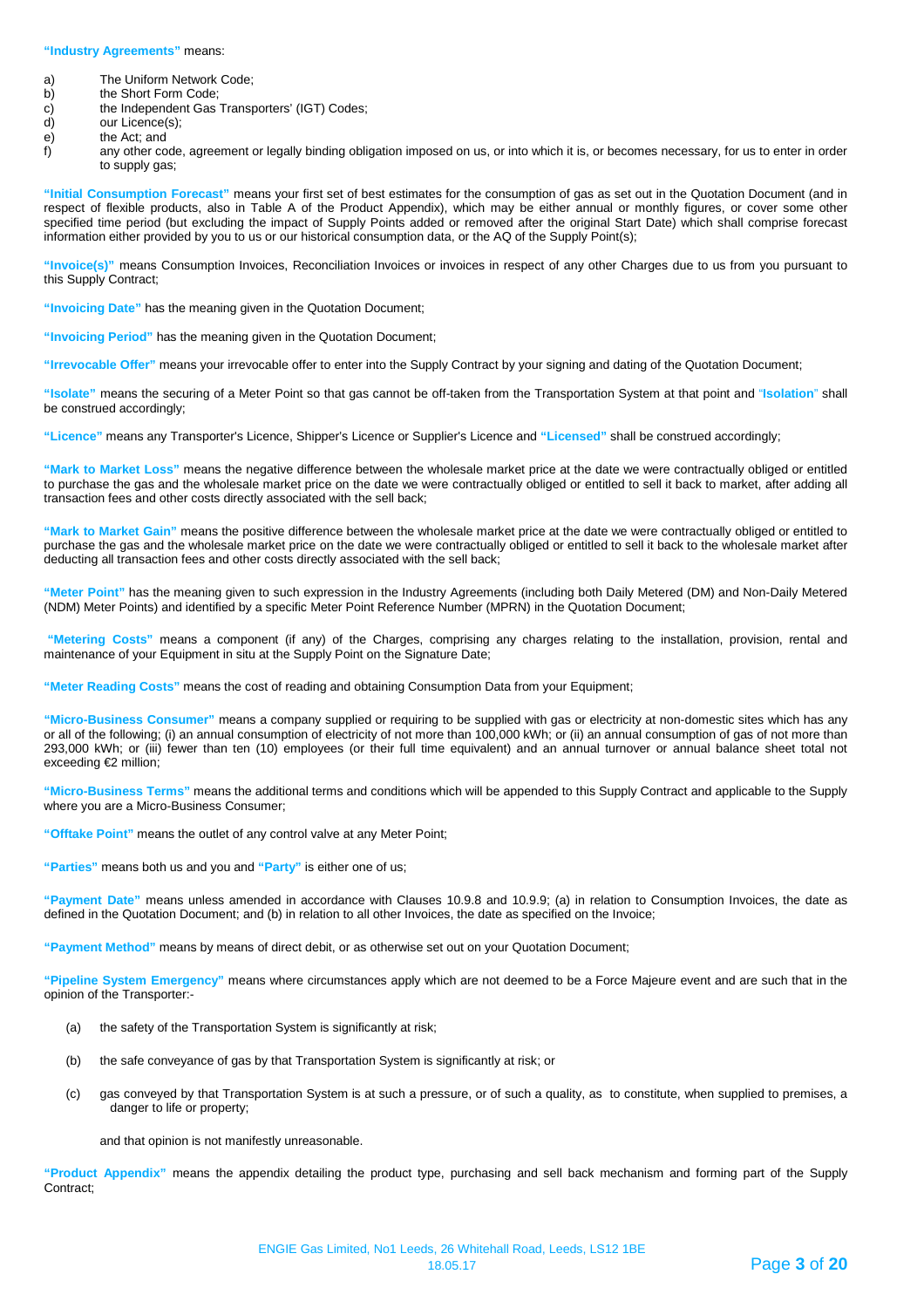**"Quotation Document"** means the document detailing the Supply Point details, Initial Consumption Forecast, and the Charges and forming part of the Supply Contract;

**"Reconciliation Invoice"** means an invoice debiting or crediting your account as a result of a calculation by us of the difference between; (a) the Charges which ought to have been levied; and (b) the actual Charges that were levied during the Reconciliation Period;

**"Reconciliation Period"** means the period to which a Reconciliation Invoice refers, the beginning and end dates of which are stated on the Reconciliation Invoice;

**"Reduced Consumption Periods"** means periods of reduced consumption due to:

- a) carrying out of maintenance, repair, replacement or extension works including extensions to increase capacity to the Transportation System;
- b) the exercise of a right or the discharge of a duty under Schedule 2B of the Act or Licences granted under the Act by us or the Transporter involving the Isolation or Disconnection of a Meter or Supply Point or refusal to make gas available at an Offtake Point;
- c) the pressure of gas immediately downstream of an Offtake Point exceeding such pressure as is applicable pursuant to Section 16 of the Act;
- d) difficulties encountered by the Transporter in balancing the quantities of gas entering or leaving the Transportation System;
- e) failure in a Supply Point until the Service Provider effects repair;
- f) things done or not done in accordance with the provisions of the Industry Agreements or this Supply Contract by the Transporter or us in dealing with emergencies in connection with the Transportation System; or
- g) any Interruptions (where Section B of these Terms and Conditions applies).

**"Renewal Date"** means the date stated in the Quotation Document as the 'End Date' and each anniversary thereafter until terminated in accordance with the terms of this Supply Contract;

**"Registered Supplier"** means a gas supplier licensed under the Act and registered with the Authority;

**"Relevant Transfer Date"** means:

- (a) the day after the day on which you enter into an gas supply contract (including if relevant this Supply Contract) with any Registered Supplier; or
- (b) if after entering into an gas supply contract there is a period of time within which you may decide not to proceed with the contract (a "Cooling Off Period"), the earlier of –
	- (i) the day after the day on which that Cooling Off Period ends;
	- (ii) fourteen (14) days after the day on which you entered into a new contract.

For the avoidance of doubt there is no such Cooling Off Period applicable to this Supply Contract and your entry into this Supply Contract is set out at Clause 3.1.

**"Revised Consumption Forecast"** means your (or pursuant to Clause 4.5, our) on-going written best estimate of your projected future gas consumption for each remaining period (i.e. day/month) after the date of such forecast, estimating gas consumption for each such future period of the Supply Period on an on-going basis (and including for the avoidance of doubt, the impact of any Supply Points added or removed after the Start Date) and which we agree to use to purchase and/or sellback any gas;

**"Security Deposit"** means at our option either (i) a cash amount, together with you and us entering into a deposit agreement in a form acceptable to us; or (ii) a letter of credit from such financial institution and in such form of wording as is acceptable to us; or (iii) such other form of security as we may request or accept, including but not limited to any form of third party guarantee or indemnity; or (iv) a pre-payment or other form of payment plan and in the case of (i) to (iii) inclusive, in an amount which we reasonably consider would constitute the Charges for four (4) calendar months calculated on a reasonable estimate of consumption;

**"Service Providers"** means any meter reading agent, data collector, meter operator, meter asset maintainer, meter asset provider, data aggregator, automated meter reader providers and any other third party appointed to act for or on behalf of either Party;

**"Side Letter"** means any side letter forming part of this Supply Contract, or subsequently agreed in writing between the Parties to be part of this Supply Contract and setting out certain matters which vary, amend or are supplementary to the terms of the Supply Contract;

**"Signature Date"** means the date on which we accept your Irrevocable Offer to enter into the Supply Contract by our signing and dating of the Quotation Document;

**"Start Date"** means the date on which you intend to start to receive a supply of gas from us on the terms of the Supply Contract as set out in the Quotation Document;

**"Supply"** means the provision of gas by us to you under this Supply Contract;

**"Supply Contract"** means the Quotation Document and where applicable the Product Appendix and any Side Letter(s), Framework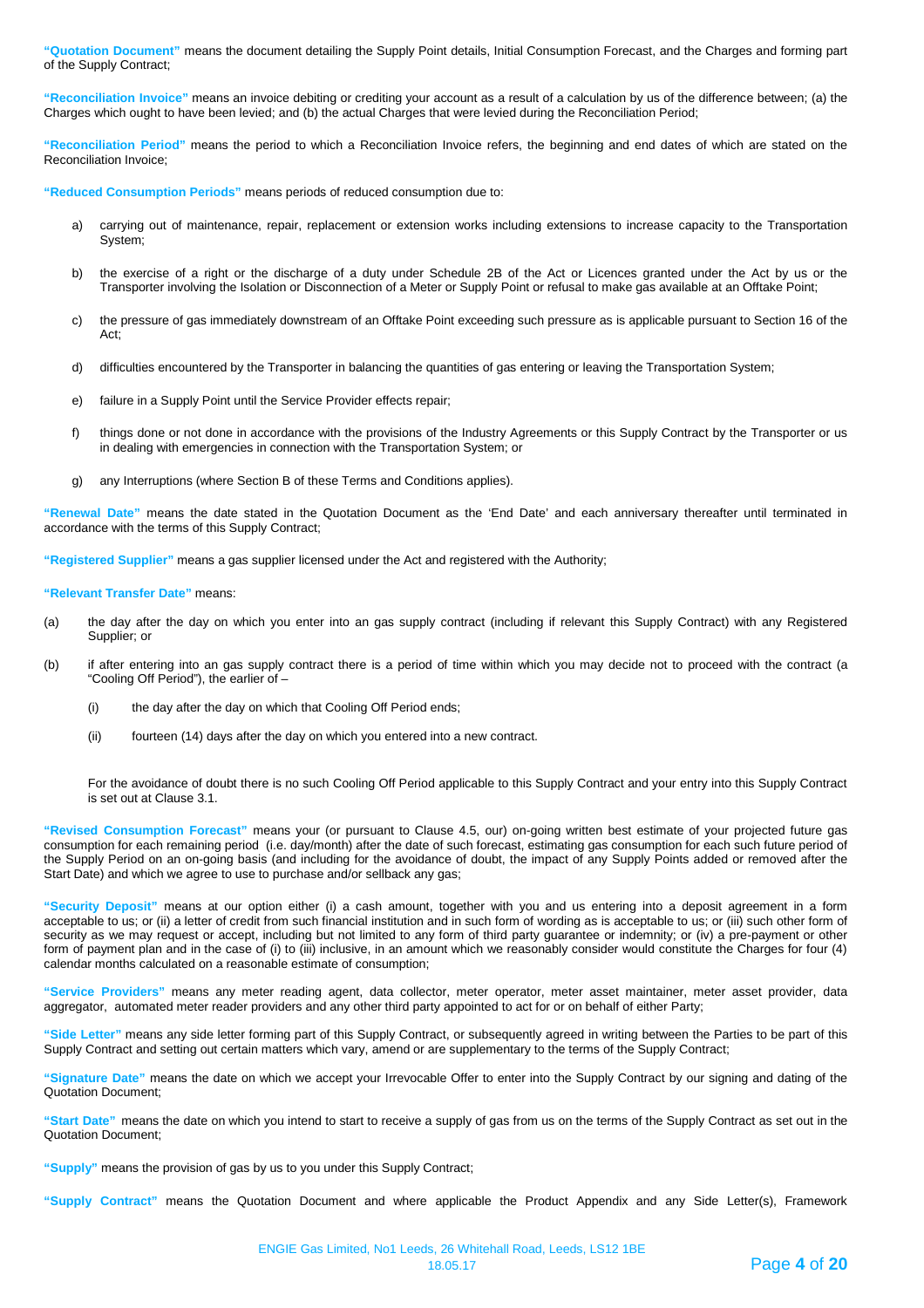Agreement(s), addendums and Variation or Amendment Agreements, together with these Terms and Conditions;

**"Supply Period"** means for a Supply Point, the period beginning on the Start Date and ending on the Termination Date;

**"Supply Point"** means a combination of one or more Meter Points at the same location as set out in the Quotation Document;

**"Supply Point Capacity"** means the maximum volume, expressed in kWh, that each Supply Point can accept by way of a volume of gas at any given time and as set out in the Quotation Document;

**"Termination Date"** means either (a) the Renewal Date determined by us or you serving notice in line with Clause 3; or (b) such earlier other date where the Supply Contract is terminated in accordance with these Terms and Conditions;

**"Terms and Conditions"** means the terms and conditions set out in this document;

**"Transporter"** means either National Grid plc, the Distribution Network Owners (DNOs), the Independent Gas Transporters (IGTs), any Service Provider and/or any other person or body Licensed to transport gas and which transports gas in connection with this Supply Contract;

**"Transportation Costs"** means a component of the Charges, comprising those charges payable to the Transporter for (a) capacity, commodity and customer charges, (b) Meter Reading Costs and (c) variable throughput charges as applicable from time to time under the Industry Agreements and specified as "Included in the Unit Rate", "Fixed" or "Pass-Through" in the Quotation Document or as otherwise notified to you as payable during the Supply Contract from time to time;

**"Transportation System"** means any pipeline and equipment system or network through which gas is transported by a Transporter, including the National Transmission System and any Independent Network;

**"Unidentified Gas Cost"** means the costs that are levied on us in respect of gas which is taken off the Transportation System and not directly attributed to or paid for by any specific shipper;

**"Unit Rate"** means as set out in the Quotation Document;

**"Variation or Amendment Agreement"** means any variation or amendment agreement entered into by the Parties during the Supply Period which varies or amends the terms of the Supply Contract;

**"Website"** means our website accessible at either business.engie.co.uk or such other address as we notify you of in writing and in each case as updated or amended from time to time;

**"We" or "us"** means ENGIE Gas Limited (Registered No. 3814495) whose registered offices are at No 1 Leeds, 26 Whitehall Road, Leeds, West Yorkshire LS12 1BE;

**"Working Day"** means Monday to Friday inclusive but excluding days identified as Bank Holidays in England;

**"you" or "your"** means the person or organisation who makes the Irrevocable Offer as identified as the "Customer" in the Quotation Document.

### <span id="page-4-0"></span>**2 Interpretation**

- 2.1 References to statutory or regulatory provisions or Industry Agreements include any amendments, variations, consolidations or replacements, regulations made there under, re-instatements, or re-enactments made from time to time.
- 2.2 The expression "including" shall be construed without limitation.
- 2.3 Words and expressions used in these Terms and Conditions but not defined in Clause 1 are instead defined in the Quotation Document or Product Appendix.
- 2.4 Words and expressions used in this Supply Contract but not defined shall where appropriate be construed:
	- 2.4.1 as they are defined in the Act or in the Industry Agreements; or
	- 2.4.2 in accordance with their wider usage in the gas industry generally.
- 2.5 Should any conflict arise between the content of this Supply Contract and the Industry Agreements then the Industry Agreements shall take precedence.
- 2.6 Where there is more than one Supply Point in the Quotation Document, then reference to a Supply Point is deemed to mean all the Supply Points each on an individual basis and the Supply Points shall have a combined Initial Consumption Forecast, Revised Consumption Forecast and Consumption Threshold.
- 2.7 The Supply Contract documents shall be construed in the following order of priority in the event of a conflict of terms:
	- 2.7.1 any Variation or Amendment agreement; then
	- 2.7.2 any Side Letter; then
	- 2.7.3 any Micro-Business Terms; then
	- 2.7.4 any Framework Agreement; then
	- 2.7.5 any Product Appendix; then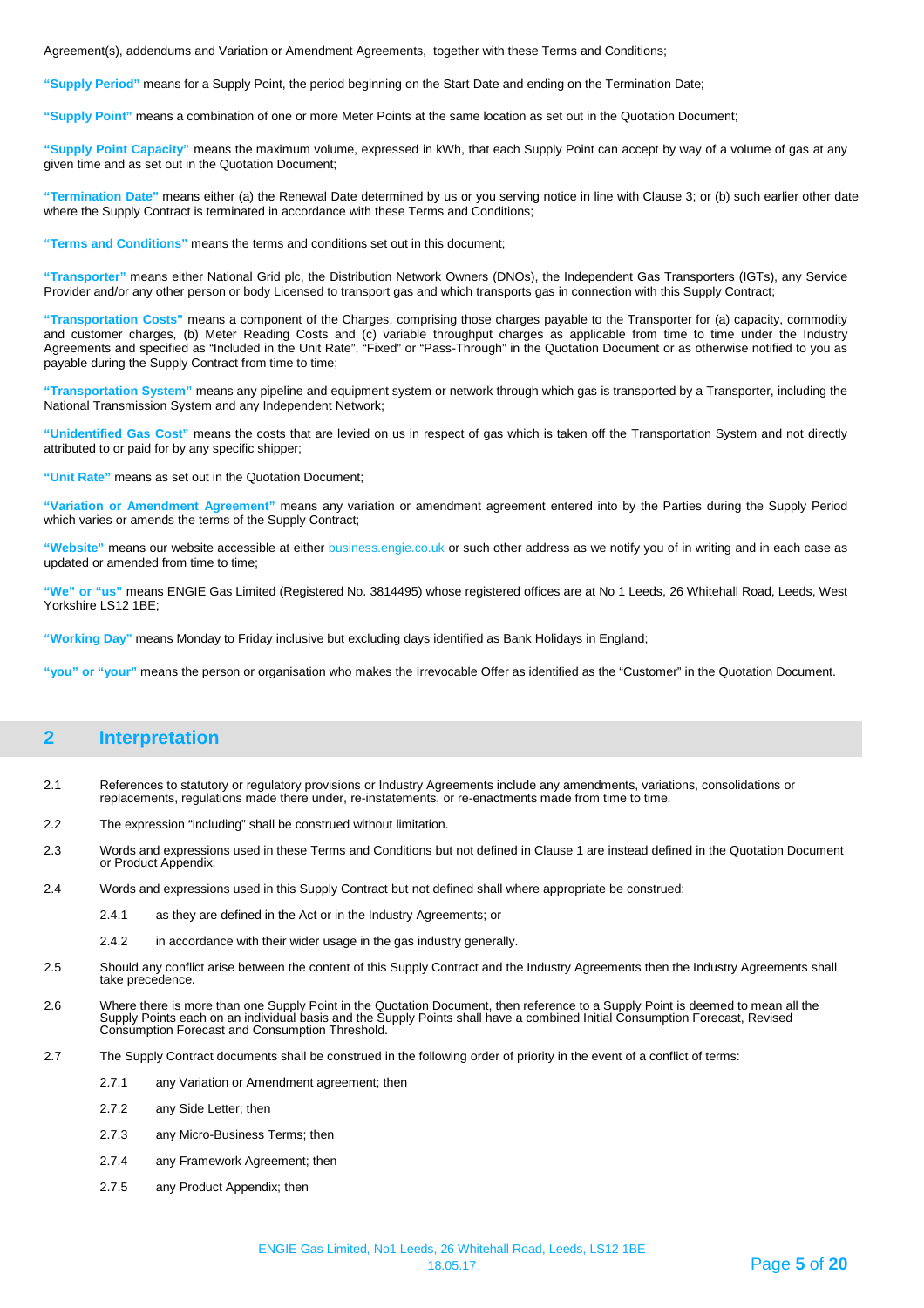- 2.7.6 the Quotation Document; then
- 2.7.7 these Terms and Conditions.
- 2.8 Unless the context otherwise requires words in the singular shall include the plural and words in the plural shall include the singular.

## <span id="page-5-0"></span>**3 Contract Period**

#### **Commencement of Supply Contract**

3.1 We shall accept your Irrevocable Offer and this Supply Contract shall become binding on both Parties in relation to all Supply Points on the Signature Date.

#### **Transfer of Supply from your previous Supplier**

- 3.2 We shall use our reasonable endeavours to become the Registered Supplier to the Meter Points on the Start Date and in any event, we shall co-operate with your existing supplier to enable the transfer to be completed within thirty (30) Working Days of the Relevant Transfer Date unless:
	- 3.2.1 you request that the transfer takes place over a longer time period; or
	- 3.2.2 one or more of the conditions in Clause 3.2.3 applies.
	- 3.2.3 The conditions applicable to Clause 3.2.2 are that, on or after the Relevant Transfer Date:
		- (a) We do not have all of the information required in order to complete the transfer and:
			- (i) we have taken all reasonable steps to obtain the missing information from you and you have not provided that information, or the information you provided is incorrect; and
			- (ii) that information is not readily available to us from another source; or
		- (b) we are prevented from completing the transfer in accordance with Clause 3.2 due to any other circumstance caused by you; or
		- (c) you are receiving gas supply by a distribution exemption holder as defined in section 48 of the Act and
			- (i) you or the supply exemption holder has required a physical connection to be made in accordance with paragraph 7 of Schedule 2AA of the Act and that physical connection has not yet been made; or
			- (ii) the distribution exemption holder has specified, in a notice under paragraph 1(6)(a)(i) of Schedule 2AA of the Act, a metering arrangement which it considers would be required for access to be given to us and that metering arrangement is not yet in place; or
		- (d) your existing supplier enters an objection under the customer transfer process in accordance with the Industry Agreements to prevent us from registering the Supply Point. In this case the thirty (30) Working Day period will commence when the objection is removed.
	- 3.2.4 We will not charge you for the transfer of the Supply Point from your existing supplier. However, and for the avoidance of doubt, all other Charges, including any Security Deposit due under the terms of this Supply Contract will be and will remain, due and payable on the transfer of the Supply Points to us.

#### **Conditions of Supply at the Start Date**

- 3.3 Subject to Clauses 9, 10 and 12, we shall use our reasonable endeavours to provide a supply of gas to all Meter Points for which we become the Registered Supplier in accordance with this Supply Contract for the Supply Period.
- 3.4 Our supply to you pursuant to Clause 3.3 is conditional upon:-
	- 3.4.1 us having in place for the full duration of the Supply Period, a credit insurance policy with our insurer on terms which are acceptable to us, in relation to your account with us; or
	- 3.4.2 where we are unable to obtain and/or retain an acceptable credit insurance policy, as detailed in Clause 3.4.1 above, you providing a Security Deposit within ten (10) Working Days of receiving our request for the same pursuant to this clause.
- 3.5 Where you fail to consume gas from any or all Meter Points from the Start Date then we shall be entitled to recover from you and shall be indemnified by you for all costs and losses incurred by us as a result of such failure for the period up to the date on which the consumption commences, or the Termination Date, whichever is the sooner, and in either case such costs to include any Mark to Market Loss.
- 3.6 You shall indemnify us for all costs, losses and expenses we reasonably incur where the Supply Contract includes Supply Points which you provided to us in error including administration costs and any Mark to Market Loss.
- 3.7 Subject to Clause 3.9, this Supply Contract shall remain in full force and effect for successive periods of twelve (12) months or such other period as notified in writing by us no less than nine (9) weeks prior to the Renewal Date ("Renewal Period(s)"), each such Renewal Period to begin Renewal Date.
- 3.8 The Charges and Terms and Conditions applicable during each Renewal Period shall be those in effect immediately preceding the relevant Renewal Date unless we write to you no less than nine (9) weeks prior to the Renewal Date providing notice to vary the Charges or Terms and Conditions for the next Renewal Period.
- 3.9 Either Party may issue a notice to terminate this Supply Contract on the next Renewal Date, by providing written notice no less than eight (8) weeks prior to the Renewal Date.

#### **Charges after Termination or Expiry**

3.10 After the Termination Date and until such time as another Registered Supplier has been registered as the supplier to your Meter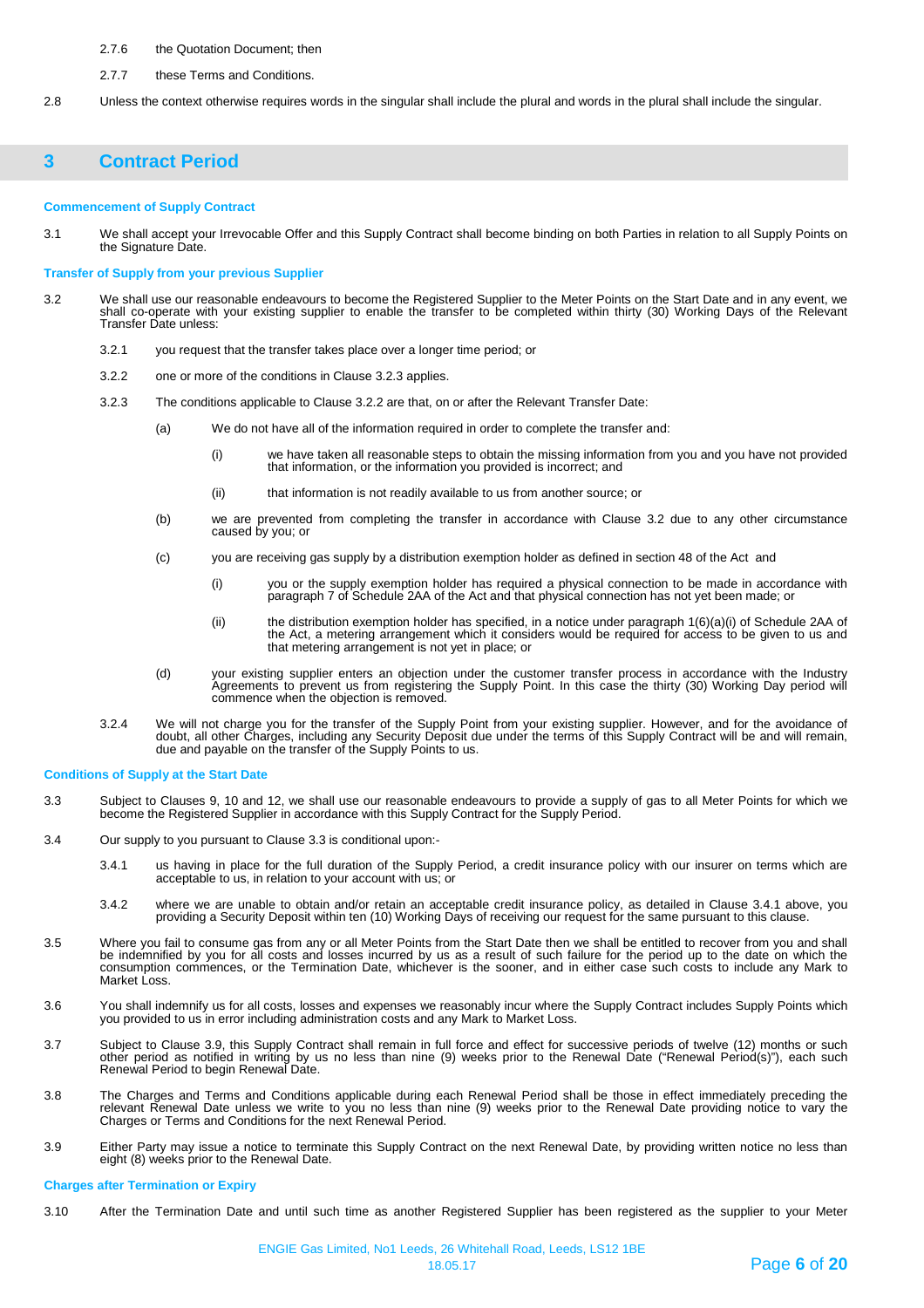Point(s), you recognise and agree that any consumption shall be automatically charged at our Default Contract Rate without any further notification to you from us, but to all other extents the terms of this Supply Contract, including the recovery by us of all Transportation Costs, Meter Reading Costs and Metering Costs, shall continue in full force and effect. In addition (and without prejudice to our rights under clause 10.9) we shall be entitled, at our discretion, to do any one, or a combination of the following:

- 3.10.1 vary the Invoicing Period, the Invoicing Date and the Payment Date from those specified in the Quotation Document s. Such variation may include invoicing you in advance of delivery based on your estimated consumption;
- 3.10.2 revoke or vary the terms of any applicable Product Appendix;
- 3.10.3 request a Security Deposit be provided within ten (10) Working Days of such a request; and/or
- 3.10.4 arrange for the Meter Points (or any one or combination of the Meter Points) to be Isolated, Disconnected and/or removed immediately (and we shall be entitled to exercise Access Rights in doing so) together with being entitled to recover from you the costs incurred in such actions.
- 3.10.5 To the extent that gas has already been forward purchased for delivery beyond the Termination Date we shall be entitled to sell the additional gas on the wholesale market.
- 3.11 Where the Supply Contract contains a Product Appendix with a sellback provision, any sellback required under clause 3.10.5 shall if possible, be dealt with and invoiced in accordance with the terms of the Product Appendix. Alternatively, where the sellback pursuant to clause 3.10.5 results in a Mark to Market Loss, we may provide you with a separate Invoice for that amount, such Invoice to be payable fourteen (14) days after the date of Invoice.

#### **Transfer of Supply**

- 3.12 Where you wish to transfer any Supply Point we may enter an objection under the customer transfer process in accordance with the Industry Agreements to prevent an alternative supplier from registering the Supply Point if:
	- 3.12.1 you arrange to transfer to an alternative Registered Supplier before the Termination Date; and/or
	- 3.12.2 there are any overdue Invoices not paid by their Payment Date (including Reconciliation Invoices and Invoices for interest) such Invoices not being subject to a bona fide dispute; and/or
	- 3.12.3 there is a co-operative agreement with the new Registered Supplier that they have registered the Meter Point in error; and/or
	- 3.12.4 an alternative supplier attempts to register a single Meter Point where we are the Registered Supplier for one or more related Meter Points.
- 3.13 Where we do not enter an objection, or where we do enter an objection when that objection is removed, we shall co-operate with any new supplier to enable the transfer to be completed within twenty one (21) days of the Relevant Transfer Date unless:
	- 3.13.1 you request that the transfer takes place over a longer time period; or
	- 3.13.2 you withdraw your request for a transfer by notifying the new supplier that you do not wish to switch to that supplier; or
	- 3.13.3 one or more of the conditions in Clause 3.14 applies.
- 3.14 The conditions applicable to Clause 3.13.3 are that, on or after the Relevant Transfer Date:
	- (a) we do not have all of the information required in order to complete the transfer and:
		- (i) we have taken all reasonable steps to obtain the missing information from you and you have not provided that information, or the information you provided is incorrect; and
		- (ii) that information is not readily available to us from another source; or
	- (b) we are prevented from completing the transfer in accordance with Clause 3.13 due to any other circumstance caused by you.
- 3.15 We will not charge you for the transfer of the Supply Point to a new Registered Supplier. However, and for the avoidance of doubt, all other Charges, including if relevant any termination payment due under the terms of the Supply Contract will be, and will remain, due and payable on the transfer of the Supply Point.

## <span id="page-6-0"></span>**4 Your Consumption Information and other obligations**

- 4.1 You agree that:
	- 4.1.1 you will provide us with a true and accurate opening and closing meter reading (which is acceptable for Settlement purposes) for each Meter Point in the Supply Contract as at the Start Date and any added or removed during the Supply Period;
	- 4.1.2 if you do not provide us with such opening and/or closing meter reads we shall be entitled to rely on estimated reads and to treat them as actual reads for the purposes of calculating your first and last Consumption Invoices and any associated Reconciliation Invoices;
	- 4.1.3 title and risk in the gas shall pass to you at the Offtake Point;
	- 4.1.4 the quantity of gas in kWh supplied under this Supply Contract shall be calculated in accordance with section 12 of the Act;
	- 4.1.5 the volume of gas supplied shall be measured and corrected for pressure and temperature in accordance with the Gas (Calculation of Thermal Energy) Regulations 1996;
	- 4.1.6 at least thirty (30) Working Days before the Start Date and thereafter on an on-going basis you will provide us with an up to date emergency telephone number clearly identifying personnel who can be contacted at any time for the purposes of reporting or facilitating a response to any emergency at any Supply Point;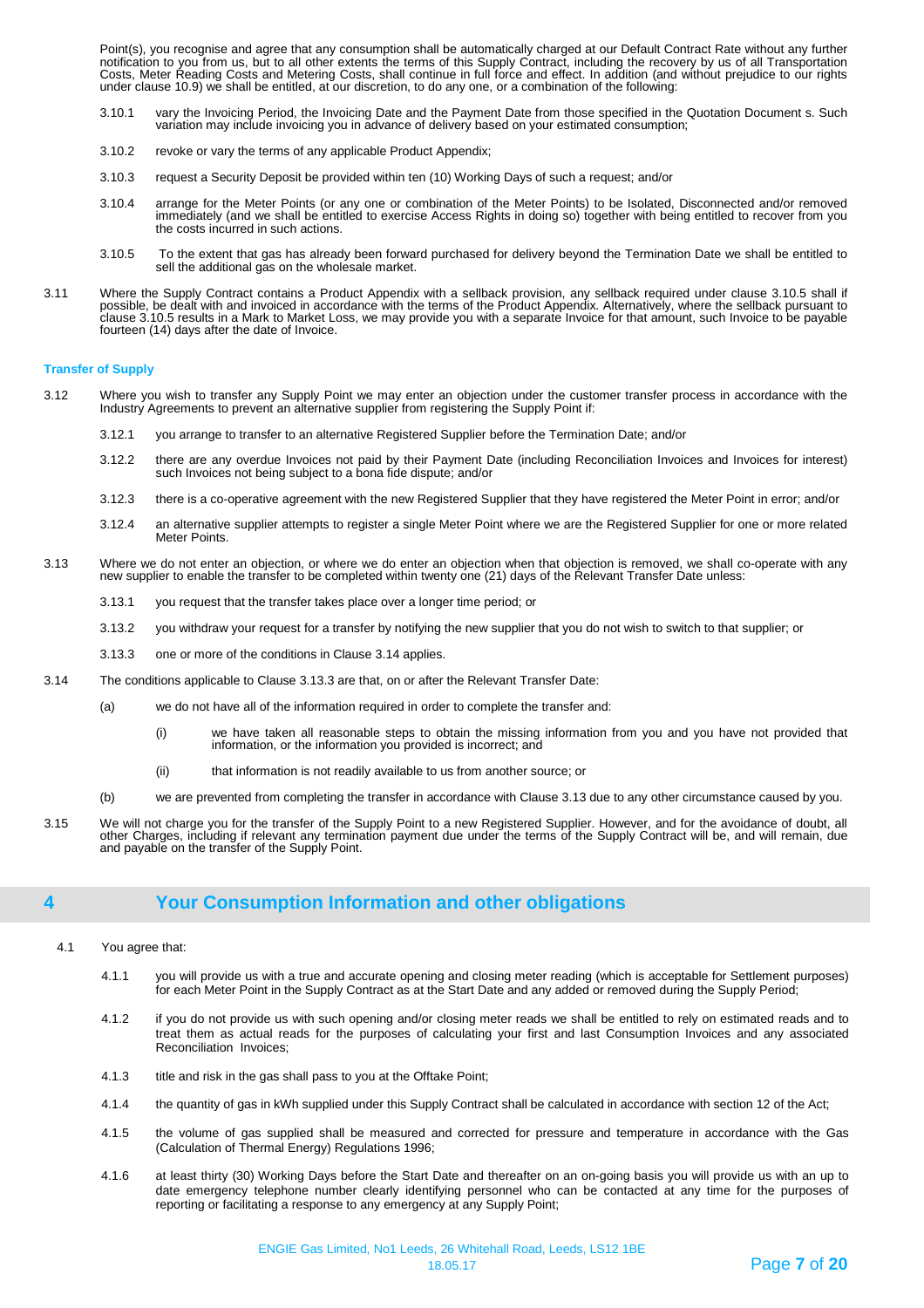- 4.1.7 you shall indemnify us against all costs and losses we incur should your Service Providers, in our reasonable opinion, fail to provide their services adequately. In such circumstances we may de-appoint that Service Provider and appoint another ourselves and you shall indemnify us for all costs and losses we incur in doing so;
- 4.1.8 you shall use gas supplied under this Supply Contract so that it does not interfere with the efficient and safe supply of gas to other consumers;
- 4.1.9 the Supply shall be for your consumption during the Supply Period and that you shall not on-supply any third party without our prior written consent; and
- 4.1.10 you have informed us and shall continue to inform us immediately if you have or use or intend to have or use any on-site generation facilities or are party to any ancillary service or commercial demand-side agreements, at any time during the Supply Period.

#### **Supply Point Capacity and Annual Quantity**

- 4.2 In relation to each Supply Point:
	- 4.2.1 we are entitled to rely upon the Supply Point Capacity and Annual Quantity to calculate the Charges and the Initial Consumption Forecast;
	- 4.2.2 you will notify us as soon as possible where you know or believe any Supply Point Capacity and/or Annual Quantity is incorrect;
	- 4.2.3 you will notify us where you wish any Supply Point Capacity and/or Annual Quantity to be varied and we will use our reasonable endeavours to arrange the variation, which will always be subject to confirmation by the relevant Transporter and/or other relevant third party organisation that such variation to Supply Point Capacity and/or Annual Quantity is agreed; and
	- 4.2.4 you shall provide us with sufficient data as specified in the Industry Agreements to allow us to agree a Supply Point Capacity and/or Annual Quantity revision with the Transporter or other relevant third party organisation.
	- 4.2.5 For the avoidance of doubt we shall be entitled but not obliged to set, monitor, notify you, or vary the Supply Point Capacity and/or Annual Quantity.

#### **Consumption Forecasts**

- 4.3 You agree that the Initial Consumption Forecast and, in relation to the period after their provision, any Revised Consumption Forecasts provided pursuant to Clauses 4 and 5, shall be contractually binding in relation to the consumption tolerance mechanism in Clause 6.20.
- 4.4 You will provide a Revised Consumption Forecast as soon as possible on each occasion that you become aware of any likely change of more than 10% to your consumption in any month compared to your Initial Consumption Forecast, or any previous Revised Consumption Forecast (including periods of zero consumption for any Meter Point under this Supply Contract).
- 4.5 Where we reasonably consider the Initial Consumption Forecast or any Revised Consumption Forecast to be materially inaccurate, then we shall be entitled to substitute the Initial Consumption Forecast (or, if any, the most recent Revised Consumption Forecast) with a reasonable Revised Consumption Forecast on your behalf. At your request we shall provide you with reasonable evidence to demonstrate why the Initial Consumption Forecast or any Revised Consumption Forecast is materially inaccurate and to support our Revised Consumption Forecast.
- 4.6 Where you or we provide a Revised Consumption Forecast pursuant Clauses 4.4 and 4.5 above then:
	- 4.6.1 the Initial Consumption Forecast (or, if any, the most recent Revised Consumption Forecast) shall be substituted with the new Revised Consumption Forecast with effect from the date of the provision of the Revised Consumption Forecast and that Revised Consumption Forecast shall be effective only for the period following the date it is provided;
	- 4.6.2 where there is a reduction in the Initial Consumption Forecast (or, if any, the most recent Revised Consumption Forecast), to the extent that gas has already been forward purchased in excess of any Revised Consumption Forecast, we shall be entitled to sell the additional gas on the wholesale market;
	- 4.6.3 where the Supply Contract does not contain a Product Appendix and the sell back pursuant to Clause 4.6.2 results in a Mark to Market Loss, we shall provide you with a separate Invoice for that amount, such Invoice to be payable fourteen (14) days after date of the Invoice; and
	- 4.6.4 Where there is an increase in the Initial Consumption Forecast (or, if any, the most recent Revised Consumption Forecast) and additional gas is purchased, then we shall be entitled to vary the Charges by a reasonable amount to reflect any resulting changes in the cost of the Supply.

#### **National Transmission System Exit Capacity Charges**

- 4.7 Where any of your Supply Points are connected to the National Transportation System, we will, upon becoming the Registered Supplier, also become liable for the enduring capacity for that Supply Point. This status will require us to confirm the exit capacity for that Supply Point to the Transporter on an annual or other basis as legislation and regulation requires.
- 4.8 In order to enable us to confirm the exit capacity required you will use your best endeavours to provide us with such information as we reasonably require from you. The information will be provided in good faith and you will notify us as soon as you become aware of changes, errors or omissions in the information given.
- 4.9 The Capacity Charges relating to the Supply Points connected to the National Transmission System, will be passed through to you as set out in the Quotation Document during the Supply Period. Where we remain liable for the Capacity Charges arising after or applying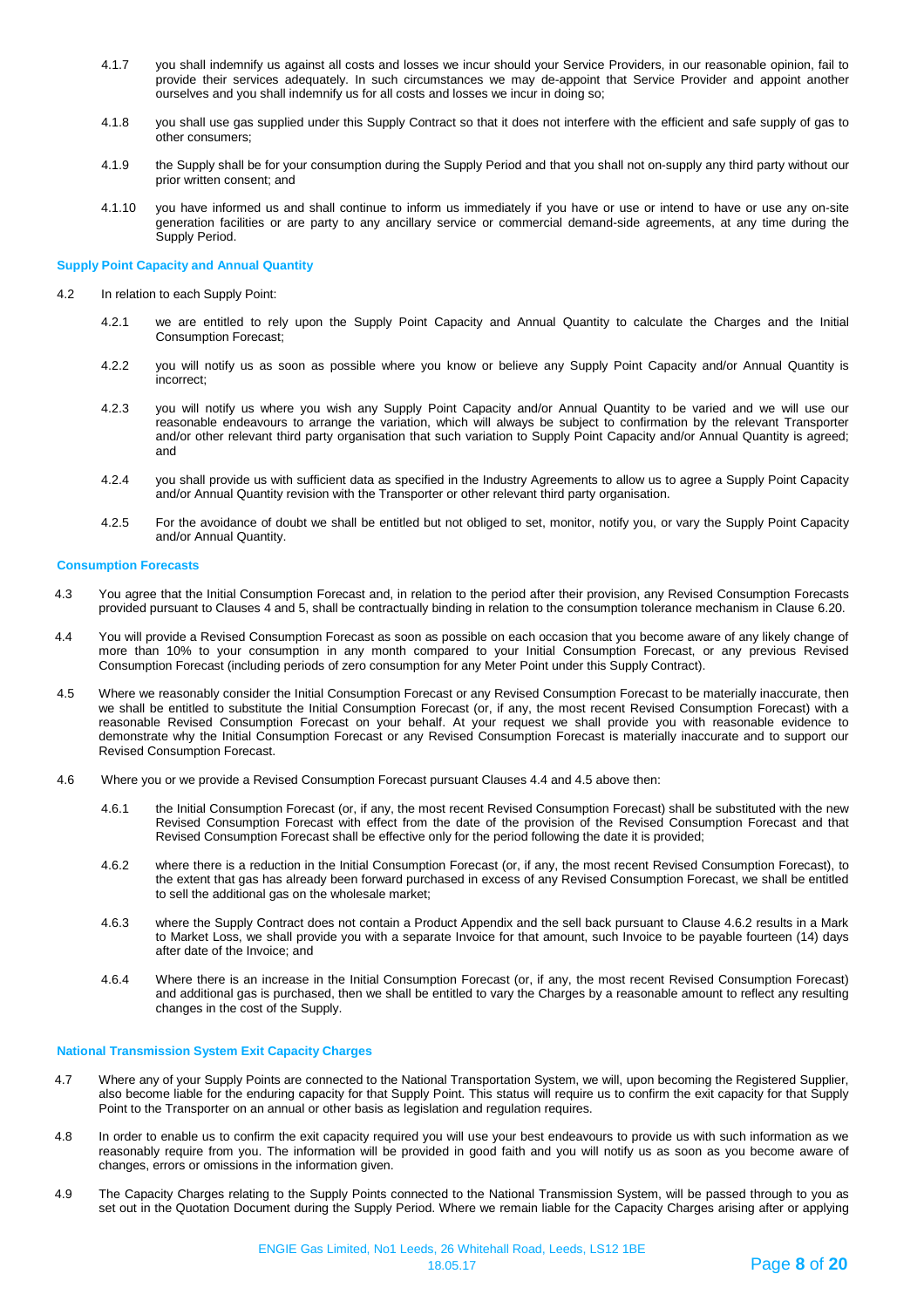in respect of any period beyond the End Date of this Supply Contract and, we will invoice you for these costs on a pass through basis,

- 4.10 You acknowledge and agree that you shall be liable for and will pay the Capacity Charges payable by you in accordance with the terms of the Supply Contract both before and after termination until such time as the enduring capacity obligation has transferred to your new Registered Supplier.
- 4.11 Following termination of the Supply Contract both Parties will use their reasonable endeavours and will work together in good faith, to arrange for the transfer of the enduring capacity obligation to your new Registered Supplier.

## <span id="page-8-0"></span>**5 Supply Points**

#### **New Supply Points**

- 5.1 We may, in our absolute discretion, agree in writing to your written request that Supply Points in addition to those in the Quotation Document are added to the Supply Contract.
- 5.2 The Charges for any new Supply Points that we agree to add to the Supply Contract will be as set out in an additional Quotation Document. In all other respects the terms of the Supply Contract shall apply.
- 5.3 Any Supply Points added during the Supply Period which were not included in the first Quotation Document shall be subject to a separate calculation under Clause 6.19.

#### **Removal of Supply Points**

- 5.4 If you wish to remove a Supply Point, from this Supply Contract you shall:
	- 5.4.1 provide us with at least thirty (30) days' notice in writing; and
	- 5.4.2 provide us with written details of the meter reading at the date of removal (having regard to the timescales in Clause 5.4.1), valid contact details for the new or remaining lessee, lessor, owner or occupier of the Supply Point, or premises which contains the Supply Point, including full address and contact and satisfactory evidence of this change.
- 5.5 Notwithstanding the notice requirements in Clause 5.4 above, this Supply Contract shall remain in full force and effect with respect to all Supply Points and you shall remain liable for payment of all invoices applicable to all Supply Points, unless and until we have provided our written consent to such removal, such consent not to be unreasonably withheld or delayed.
- 5.6 Where we agree to the removal of a Supply Point from the Supply Contract:
	- 5.6.1 the Initial Consumption Forecast (or, if any, the most recent Revised Consumption Forecast) shall be substituted with a new Revised Consumption Forecast with effect from the date of the Supply Point removal and that Revised Consumption Forecast shall be effective only for the period following the date it is provided;
	- 5.6.2 to the extent that gas has already been forward purchased in excess of any Revised Consumption Forecast, we shall be entitled to sell the additional gas on the wholesale market;
	- 5.6.3 where the Supply Contract contains a Product Appendix with a sellback provision, any sellback required under clause 5.6.2 shall be dealt with and invoiced in accordance with the terms of the Product Appendix; and
	- 5.6.4 where the Supply Contract does not contain a Product Appendix and the sell back pursuant to Clause 5.6.2 results in a Mark to Market Loss, we shall provide you with a separate invoice for that amount, such invoice will be payable within fourteen (14) days of the Invoicing Date.

#### **Discontinuance of Supply**

- 5.7 If you wish to discontinue consumption of gas at any Supply Point during the term of this Supply Contract whilst you continue to lease, occupy or own such Supply Point then, until such time as the relevant Meter Point(s) is/are Disconnected and/or Isolated and the Equipment is removed you shall indemnify us in respect of:
	- 5.7.1 all on-going Transportation Costs, Metering Costs, Meter Reading Costs and other ancillary costs associated with such Supply Point, including, those accruing to the Supply Point after Disconnection or Isolation;
	- 5.7.2 all Isolation and Disconnection costs; and
	- 5.7.3 all meter removal costs.
- 5.8 Where you discontinue the consumption of gas at any Supply Point, we shall be entitled to sell any gas forward purchased by us for delivery to that Supply Point on the wholesale market.
- 5.9 Where the Supply Contract contains a Product Appendix with a sellback provision, any sellback required under Clause 5.8 shall, where your Product Appendix permits, be dealt with and invoiced in accordance with the terms of the Product Appendix.
- 5.10 Where the Supply Contract does not contain a Product Appendix and the sellback pursuant to Clause 5.8 results in a Mark to Market Loss, we shall provide you with a separate invoice for that amount, such invoice will be payable fourteen (14) days after the date of invoice.
- 5.11 You shall not be entitled to remove a Supply Point from this Supply Contract where such Supply Point is the only remaining Supply Point under this Supply Contract.
- 5.12 If gas is not used at any Supply Point for a consecutive period in excess of six (6) calendar months we may, at our sole discretion, arrange for the Disconnection or Isolation and/or removal of the Equipment at that Supply Point and you shall indemnify us for a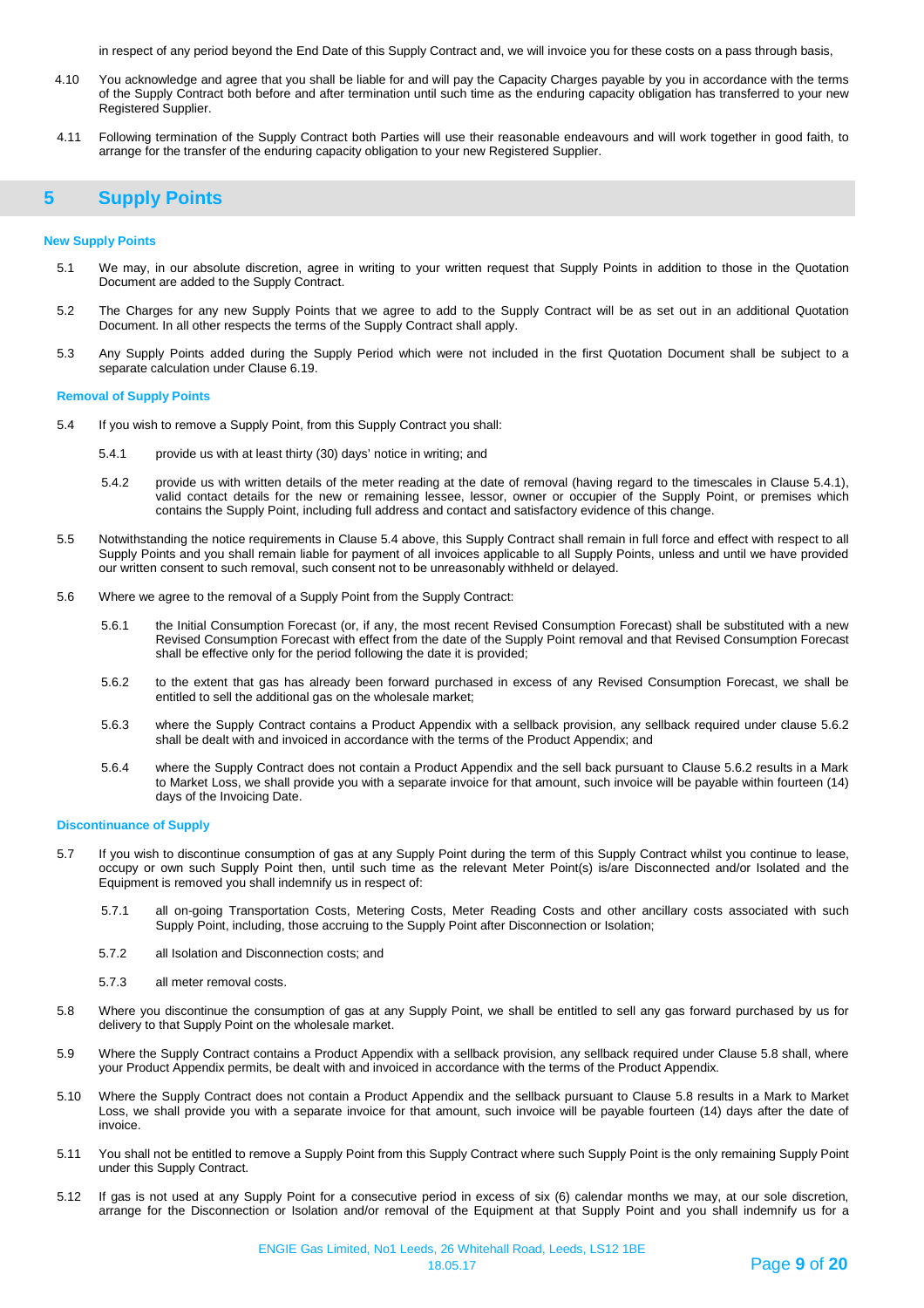reasonable administration fee and all costs incurred by such Disconnection or Isolation and/or removal.

5.13 Where any Supply Point is removed pursuant to this Clause 5 the provisions of the Quotation Document shall, to the extent agreed to by us, be amended or be deemed to be amended as appropriate to take account of such sale, disposal or termination of the use of the Supply Point.

#### **Domestic Sites**

- 5.14 You acknowledge and accept that;
	- 5.14.1 we will not accept the addition of a Domestic Site to the Supply Contract under Clause 5.1; and
	- 5.14.2 we will not accept the removal of a Supply Point from the Supply Contract under Clause 5.4 if the site would thereafter be for domestic use and/or if the new owner, occupier or lessee would fall within the definition of a Domestic Site; and
	- 5.14.3 we will not accept any change to the use and/or ownership of any Supply Point included in the Supply Contract to a Domestic Site; and
	- 5.14.4 in the case of Clauses 5.14.2 and 5.14.3, you will remain liable for the Charges and all and any other costs associated with that Supply Point as if it were and remained in your commercial and/or industrial use and ownership.

#### **Micro-Business Consumer**

- 5.15 We have taken reasonable steps to identify whether your business is a Micro-Business Consumer on the Signature Date, based on the information you have provided to us.
- 5.16 If during the Supply Period, your business changes such that you become a Micro-Business Consumer or you hold any information which we may deem relevant for the purposes of determining whether you are a Micro-Business Consumer, you shall notify us immediately.

## <span id="page-9-0"></span>**6 Charges and Payment**

- 6.1 In consideration of the Supply in accordance with this Supply Contract you shall pay us all Charges detailed in the Invoices without set off, deduction or counterclaim using the Payment Method and by the Payment Date.
- 6.2 We may at any time without notice to you, set off any of your liabilities to any of our Associated Companies against any liability of us to you, whether such liability is present or future, liquidated or unliquidated and whether or not either liability exists under this Supply Contract. Any exercise by us of our rights under this Clause 6.2 shall not limit or affect any other rights or remedies available to us under this Supply Contract or otherwise.
- 6.3 We shall be entitled to charge you an administration fee in respect of each Invoice if payment is not made by the Payment Method, including for the avoidance of doubt, where you make payment by credit card.
- 6.4 We shall use our reasonable endeavours to send you a Consumption Invoice by the Invoicing Date. In the event that an Invoice is not posted to you or sent to you by other customary means by the Invoicing Date, the Payment Date will be extended by the number of days such Invoice is posted or sent late. Any queries regarding your Invoice should be raised within 14 days of the date of such Invoice.
- 6.5 We may (both before and after judgment) charge you interest at 4% above the Bank of England's base lending rate from time to time, compounded daily, on any overdue amount. In addition, we shall be entitled to charge you administration fees and costs we incur in pursuing you in relation to overdue sums.
- 6.6 Where you have paid three (3) or more Invoices late during the Supply Period then we shall be entitled to invoice you in advance for the last month of consumption of the Supply Period based on our estimate of consumption. Furthermore, and without prejudice to any other remedies available to us hereunder, if the circumstances set out in clause 10.6.3 apply, we shall be entitled to terminate with immediate effect any extended payment terms agreed with you by Side Letter or otherwise, by serving written notice on you.
- 6.7 We reserve the right to charge you an administration fee for each copy Invoice you request.
- 6.8 Should you wish a purchase order number to be added to an Invoice, you must notify us by email to the email address detailed in Clause 11.10 no later than thirty (30) days ahead of the Invoice Date, failing which no purchase order number will be added to that Invoice. We shall be entitled to charge you an administration fee for the addition of a purchase order number to an Invoice.
- 6.9 If any overdue amount is the subject of a bona fide dispute, then you shall still pay any undisputed portion of an Invoice by the Payment Date.
- 6.10 We will use reasonable endeavours to invoice you for your consumption using validated Consumption Data. However, where we receive non-validated, incomplete or, in our reasonable opinion, inaccurate Consumption Data we will be entitled to charge you on the basis of our estimate of consumption. We will be entitled but not obliged to issue Reconciliation Invoices at any time after receipt of validated Consumption Data, whether during or after the end of the Supply Period. For the avoidance of doubt, this Clause 6.10 survives termination of the Supply Contract.
- 6.11 If at any time during or after the Supply Period, one or more elements of the Charges are found to have been incorrectly calculated or wrongly omitted or included in any invoice, then we shall be entitled but not obliged to issue a Reconciliation Invoice in respect of the same. For the avoidance of doubt, this Clause 6.11 survives termination of the Supply Contract.
- 6.12 In addition to the provisions of Clause 6.11, we are entitled but not obliged to issue Reconciliation Invoices during or after the Supply Period in respect of any or all elements of the Charges which are set out as "Pass-Through" in the Quotation Document. For Supply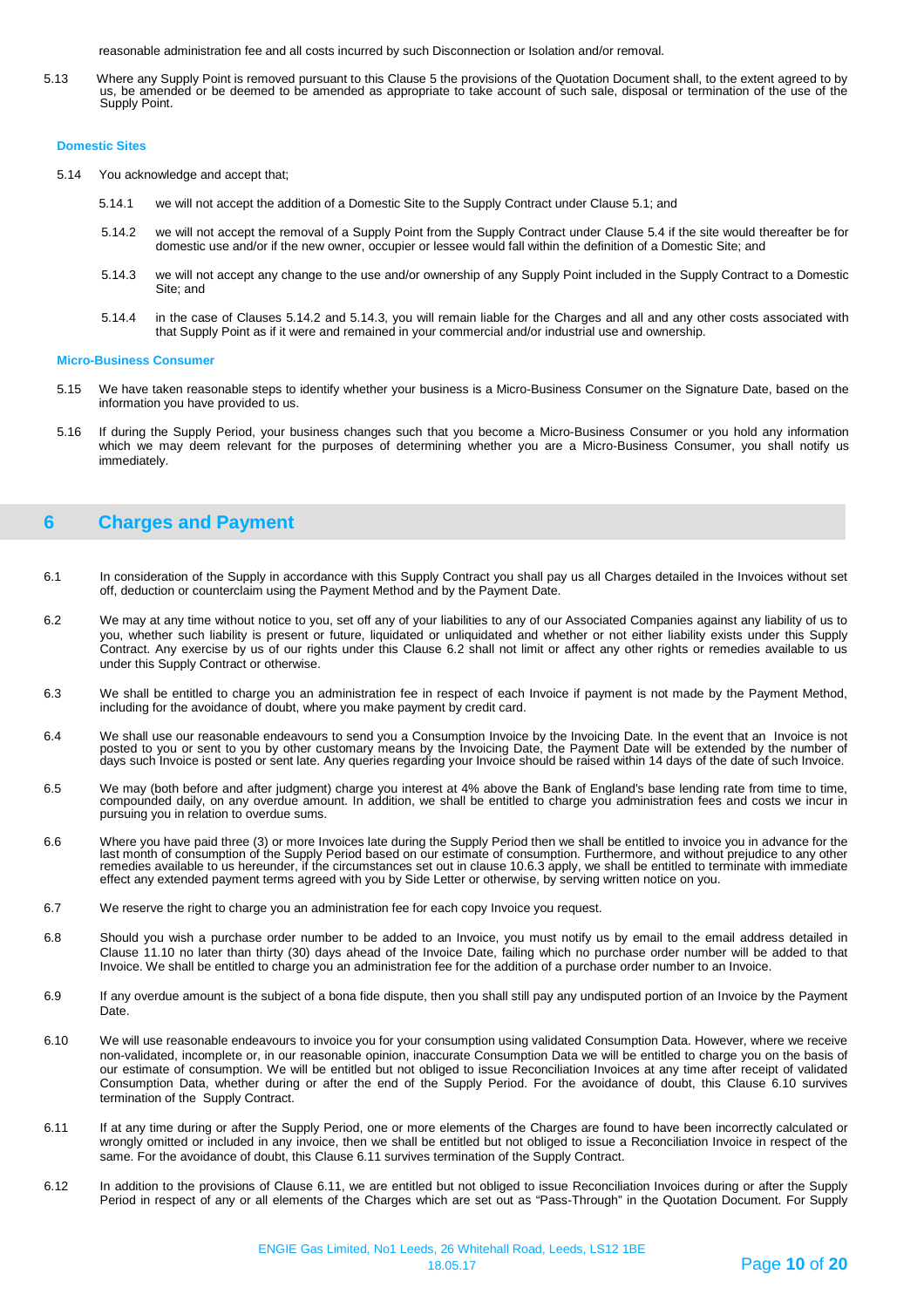Periods greater than twelve (12) months, we will usually issue Reconciliation Invoices annually but may do so more or less frequently.

- 6.13 You are entitled to request a Reconciliation Invoice in respect of the Charges, or any element of them, provided that:
	- 6.13.1 there have been no previous Reconciliation Invoices issued in respect of that element of the Charges for the period in question within the last twelve (12) months; and
	- 6.13.2 such request is received within twelve (12) months of (a) the Termination Date; or (b) the date of the last Invoice; or (c) our receipt of fully validated Consumption Data, whichever is the later.

For the avoidance of doubt, this Clause 6.13 survives termination of the Supply Contract.

- 6.14 We shall be entitled to vary any component of the Charges by a reasonable and proportionate amount at any time during the Supply Period, so as to minimise the amount of any Reconciliation Invoices. At your request we shall provide reasonable evidence to demonstrate why the Charges have been varied and to support our substitute Charges.
- 6.15 If over the whole of the Supply Period, the total invoiced consumption is outside the Consumption Threshold, we may recover additional Transportation Costs and/or Metering Costs incurred even if Transportation Costs and/or Metering Costs are expressed as being either "included in the Unit Rate" or "Fixed" in the Quotation Document.
- 6.16 In addition to the Metering Costs you shall be liable to pay any costs incurred by us where any Equipment not in situ at the Signature Date is fitted at a Supply Point during the Supply Period, including but not limited to installation and rental charges.
- 6.17 Transportation Costs are still payable by you for any Meter Points which remain connected even if they are not consuming gas and regardless of whether the relevant costs are referred to as "included in the Unit Rate", "Fixed" or "Pass-Through" in the Quotation Document. Metering Costs and Meter Reading Costs are still payable by you for any meters which remain on site, even if they are not connected and regardless of whether the relevant costs are referred to as "included in the Unit Rate", "Fixed" or "Pass-Through" in the Quotation Document.
- 6.18 We shall be entitled to recover from you and you shall indemnify us in respect of a proportionate amount of any additional costs, charges, expenses or liabilities **("Costs")** which are incurred by us in supplying the gas or are levied against us including, but not limited to, where such Costs arise in the following circumstances:
	- 6.18.1 from the imposition, or variation in the rate, of any energy-related tax, levy or duty;
	- 6.18.2 as a result of; (a) any imposition, revision, variation, amendment or change in interpretation, of any statute, statutory instrument, regulation, law, directive **("Legislation")** or the Industry Agreements; (b) any new Legislation or new Industry Agreements; or (c) any decision, direction, order or interpretation of Legislation or the Industry Agreements by the Authority or any other relevant regulatory body;
	- 6.18.3 as a result of us fulfilling our or your obligations or, your failure to comply with your obligations, under any of the Industry Agreements in relation to safety issues or investigations in connection with any of the Supply Points;
	- 6.18.4 any Supply Point being (or becoming known to be) reclassified or re-designated as daily metered;
	- 6.18.5 where any supply point ratchet charges arise from the Supply Point Capacity being exceeded or exit capacity overrun charges arise, which shall be payable monthly in arrears by you upon us notifying you of those charges arising;
	- 6.18.6 where the demand pattern of a Non Daily Metered (**"NDM"**) Supply Point is inconsistent with the End User Category assigned by the Transporter such that the Transporter assigns a different End User Category;
	- 6.18.7 where our costs increase due to changes to the method for apportioning the NDM error across different categories of consumer;
	- 6.18.8 as a result of inaccurate metering equipment including programming, or due to default by the Service Provider;
	- 6.18.9 where you fail to provide such data referred to in Clause 4.2.4 or the Transporter rejects the data you have provided, we reserve the right to alter the Charges to reflect any resulting increased costs;
	- 6.18.10 as a result of the cost of unidentified gas being passed on to gas suppliers through the Reconciliation by Difference or other mechanism; and
	- 6.18.11 where we incur charges from Service Providers in relation to removal, discontinuance or transfer of the Equipment;
	- 6.18.12 where we incur costs or loss as a consequence of error or omission by any Transporter and we are not able to recover such costs or loss from the Transporter;
	- 6.18.13 all costs whatsoever incurred by us pursuant to the terms of our Licence.

#### **Consumption Tolerance**

- 6.19 For the purposes of Clauses 6.19, 6.20 and 6.21 the following expressions shall have the following meanings:-
	- 6.19.1 Consolidated Consumption Forecast means the Initial Consumption Forecast as replaced by any and all Revised Consumption Forecasts pursuant to Clauses 4 and 5;
	- 6.19.2 Consumption Threshold means the minimum and maximum percentage levels applicable to the Consumption Tolerance Forecast set out in the Quotation Document;
	- 6.19.3 Consumption Tolerance Forecast means the Consolidated Consumption Forecast apportioned monthly excluding, for the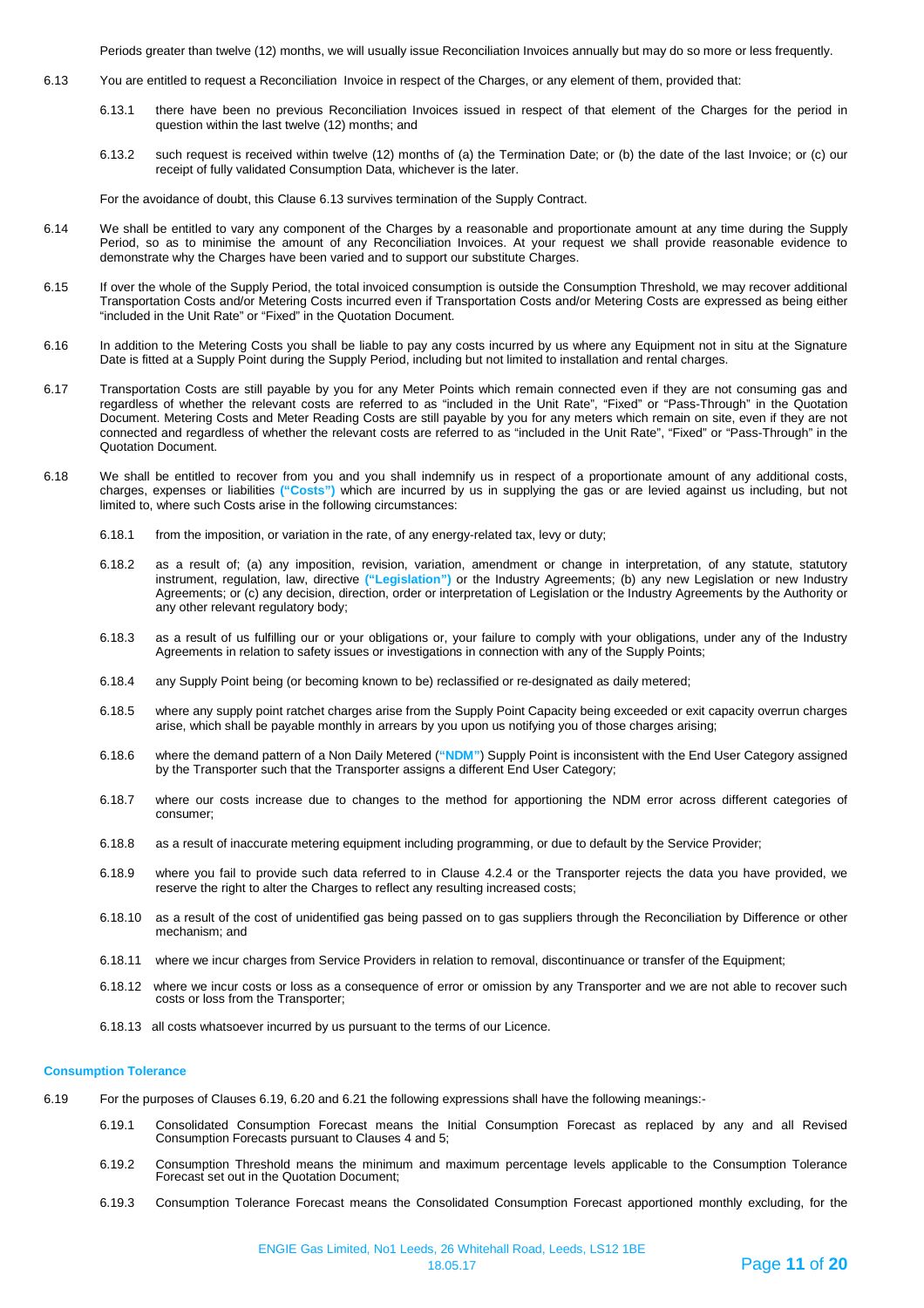avoidance of doubt, the impact of any Supply Points added or removed during the Supply Period;

- 6.19.4 Invoiced Consumption means the volume of gas invoiced in each Invoicing Period even if calculated on estimated meter reads;
- 6.19.5 Market Price means the unweighted arithmetic average of daily System Average Prices (as defined in the Industry Agreements) during the Invoicing Period;
- 6.19.6 Minimum Consumption Threshold and Maximum Consumption Threshold shall mean respectively the minimum and maximum volumes of gas calculated as percentages of the Consolidated Consumption Forecast in accordance with the Consumption Threshold; and
- 6.19.7 Reference Price means the monthly wholesale market price that was used by us for the calculation of the Charges.
- 6.20 At the end of the Supply Period or, for contracts greater than twelve (12) months, on an annual basis, we will be entitled to compare monthly Invoiced Consumption against the Consumption Tolerance Forecast apportioned monthly (defined below). If over each annual period the total Invoiced Consumption is outside the Consumption Threshold (calculated to three (3) decimal places), we shall be entitled to recover the additional costs of Supply calculated by reference to differences in volume and price as follows for each month:
	- 6.20.1 where the Invoiced Consumption is less than the Minimum Consumption Threshold, the additional Costs of Supply shall be calculated as follows:-

(Invoiced Consumption – Minimum Consumption Threshold) x (Market Price – Reference Price) = the additional costs of Supply payable by you;

6.20.2 where the Invoice Consumption exceeds the Maximum Consumption Threshold, the additional Costs of Supply shall be calculated as follows:-

(Invoiced Consumption – Maximum Consumption Threshold) x (Market Price – Reference Price) = the additional costs of Supply payable by you.

- 6.21 You agree that the additional costs of Supply calculated with reference to the Consumption Tolerance calculation set out above is a genuine pre-estimate of the loss we are likely to suffer in circumstances where your consumption is outside of the Consumption Threshold.
- 6.22 We will be entitled, where applicable, to include a Charge on each Invoice to reflect the Unidentified Gas Cost. We shall be entitled to issue you with a Reconciliation Invoice from time to time, whether during or after the Supply Period, where the actual costs we have incurred on your behalf differ from those we have included on your Invoice over the applicable Reconciliation Period

## <span id="page-11-0"></span>**7 Meters and Equipment**

#### **Ownership of Equipment**

- 7.1 Unless otherwise agreed with you in writing, or provided for in the Supply Contract, we do not own and are not responsible for the installation, operation, maintenance, renewal, Isolation, Disconnection or removal of any Equipment at your Supply Points.
- 7.2 Equipment may be installed up to the Offtake Point, which shall remain the property of the Transporter or the Service Provider.

#### **Maintenance of Equipment**

- 7.3 You shall be responsible for maintaining the Equipment and shall ensure that throughout the Supply Period the Equipment:
	- 7.3.1 meets all the appropriate standards and relevant certification requirements;
	- 7.3.2 is kept safe and secure, including from weather damage and third party interference; and
	- 7.3.3 is maintained in proper order to enable the Equipment to register the quantity of gas supplied to each Supply Point.
- 7.4 We shall not be responsible for checking the suitability of Equipment. You will pay for any work deemed necessary and undertaken by us to ensure that the Equipment is appropriate and meets the appropriate standards.
- 7.5 You shall pay agreed contributions towards installation, maintenance, inspection, operation and renewal of all or part of the Equipment belonging to the Transporter or Service Provider without being able to claim any rights of ownership over that Equipment.
- 7.6 We shall, at your cost, make any necessary arrangements with the Transporter or any relevant Service Provider for the installation, operation, maintenance, renewal, Isolation, Disconnection or removal of the Equipment.
- 7.7 You shall ensure that all Equipment installed at the Supply Points is kept in proper order for registering the quantity of gas supplied to each Supply Point.
- 7.8 You warrant that meters installed at the Supply Points are stamped in accordance with Section 17 of the Act. You shall inform us immediately if you know, or have reason to believe, that any meters are no longer stamped.
- 7.9 We shall use our reasonable endeavours to make arrangements for the reading of your meters in accordance with the reading cycles.
- 7.10 Subject only to Clauses 4.1.1 and 4.1.2, the register of a Meter Point shall be conclusive evidence of the quantity of gas supplied through that meter.

#### **Examination and Removal of Equipment**

7.11 We are entitled to require that Equipment be removed, repaired or replaced where we consider it to be damaged, incorrectly recording data, past its certification date or incorrect for the product structure and you shall notify us immediately where you become aware of or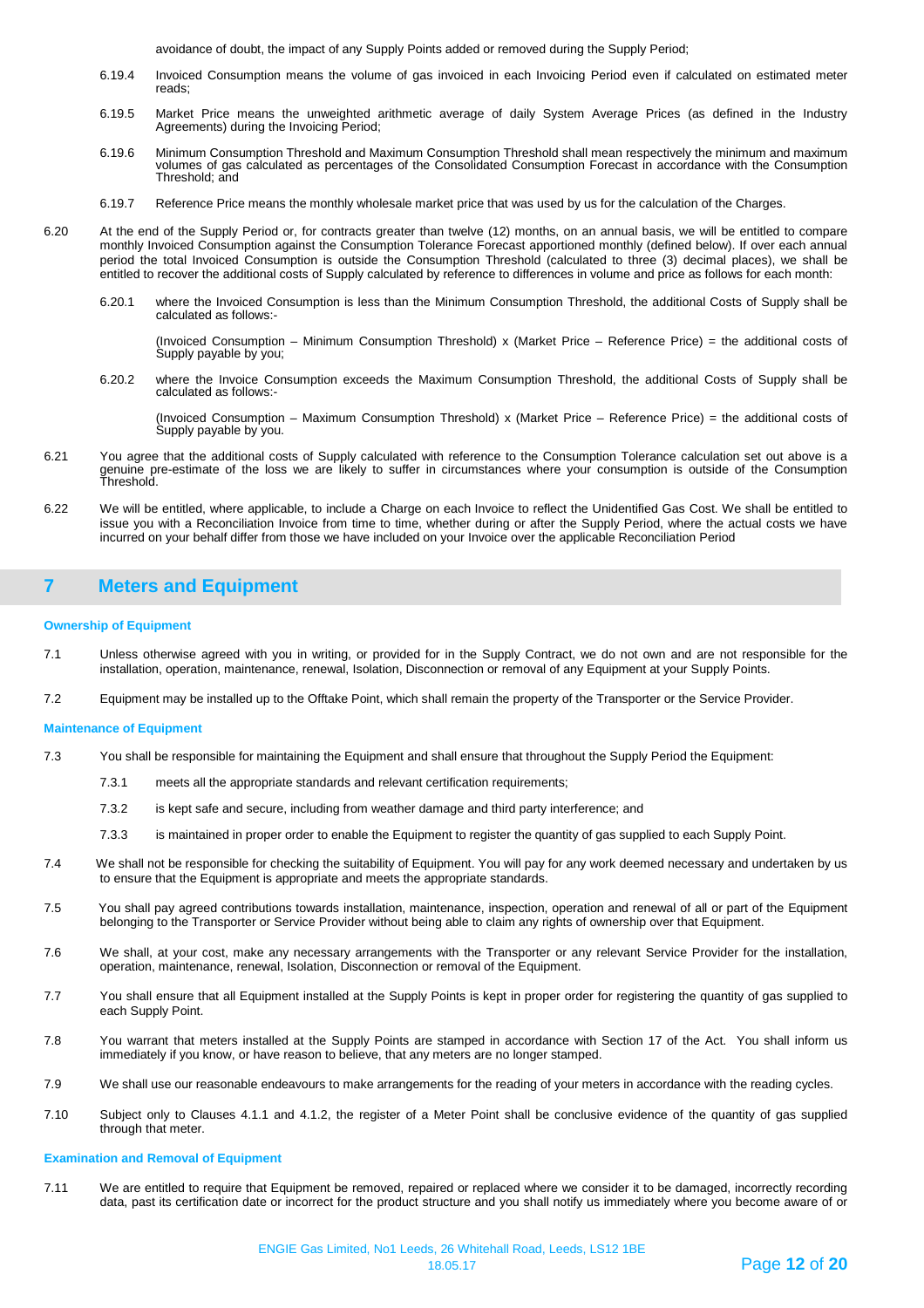suspect any such circumstances.

- 7.12 If, in accordance with the relevant provisions of the Act, either Party requires a meter examiner to examine any Meter Point provided for the purposes of ascertaining the quantity of gas supplied under this Supply Contract, then where the meter is found to register inaccurately to a degree exceeding that permitted by the Act:
	- 7.12.1 the Meter Point shall be assumed to have registered inaccurately to the degrees so found since the penultimate date on which (otherwise than in connection with the examination) the Meter Point was read or some other date as determined for this purpose under the Act except in a case where it is proved to have begun to register inaccurately as described on some later date; and
	- 7.12.2 the amount of allowance to be made to, or the surcharge to be made on you as a result of the inaccurate registration shall be paid to or by you within fifteen (15) days of notification of the adjustment.
- 7.13 If a Meter Point is installed, removed for examination, maintained, inspected or renewed, any expenses we incur in removing, examining and re-installing the Equipment or substituting Equipment, shall be paid by you upon receipt of Invoice.
- 7.14 We shall give to you reasonable notice (except in the case of emergencies when notice will not be required) and you shall allow us to exercise the Access Rights without charge for the purposes of installation, maintenance, operation, inspection or renewal of the Equipment or for the purposes of Isolating or Disconnecting the supply of gas to the Supply Point where, in our or the Transporter's reasonable opinion, it is necessary to do so for the purpose of averting danger of damage to life and/or property.

#### **Service Providers**

- 7.15 You shall comply with and act in accordance with best industry practice in relation to the appointment of Service Providers and shall also comply with the RGMA (Review of Gas Meter Arrangements), including but not limited to the requirement to provide file flows and information relating to any changes of Equipment.
- 7.16 Where you wish to use a Service Provider other than those which we recommend then you shall notify us of any such preferred Service Provider(s) which you wish to use and you shall indemnify us in respect of all costs which arise from your choice of Service Provider.
- 7.17 You shall ensure that there is a contract between you and appropriate Service Providers for each Supply Point and where no such contract is in place then we shall be entitled to appoint an alternative Service Provider and recover from you all costs and expenses incurred by us as a result of doing so.
- 7.18 You shall provide protection for the Transporter's Equipment against damage by weather, physical damage and third party interference.
- 7.19 You shall provide to the Transporter, free of charge, supplies of power, water and drainage as are required for the Transporter's Equipment.
- 7.20 Where the meter status or classification changes during the Supply Period then we shall be entitled to recover any costs which arise as a result of such changes.
- 7.21 You shall report any escape or suspected escape of gas to the Transporter's emergency service.

#### **Automated Meter Reading**

- 7.22 In accordance with the standard conditions of our gas supply licence, all Supply Points consuming above 25,000 therms annually must have an AMR enabled Meter Point by April 2014.
- 7.23 You accept and agree that if your meters are not compliant with this legislation we will be entitled to exercise the Access Rights to your site in order to install an AMR device to your Meter Point at your cost.
- 7.24 We confirm that the AMR device installed will be compliant with the legislation and will be installed by a fully qualified engineer.
- 7.25 If a meter exchange is required, we will inform you and obtain your approval to carry out the work at your cost in advance.
- 7.26 Any costs associated with the installation of the AMR device and/or meter exchange will be subject to your prior agreement, such agreement not to be unreasonably withheld or delayed.
- 7.27 Where available, we may, at our discretion, use Consumption Data collected via any AMR system installed at any of your Meter Points for the purposes of calculating the Charges.

## <span id="page-12-0"></span>**8 Liability**

- 8.1 Subject to the terms of Clause 8.3, the liability of either Party to the other in connection with this Supply Contract shall not exceed £1,000,000 (one million pounds) per incident or series of related incidents.
- 8.2 Subject to the terms of Clause 8.3, and unless otherwise expressly provided for elsewhere in the Supply Contract, neither Party will be liable to the other for:
	- 8.2.1 Economic Loss;
	- 8.2.2 any indirect or consequential loss;
	- 8.2.3 loss resulting from the liability of either Party to any other person; or
	- 8.2.4 any action, inaction or default by the Transporter or a Service Provider.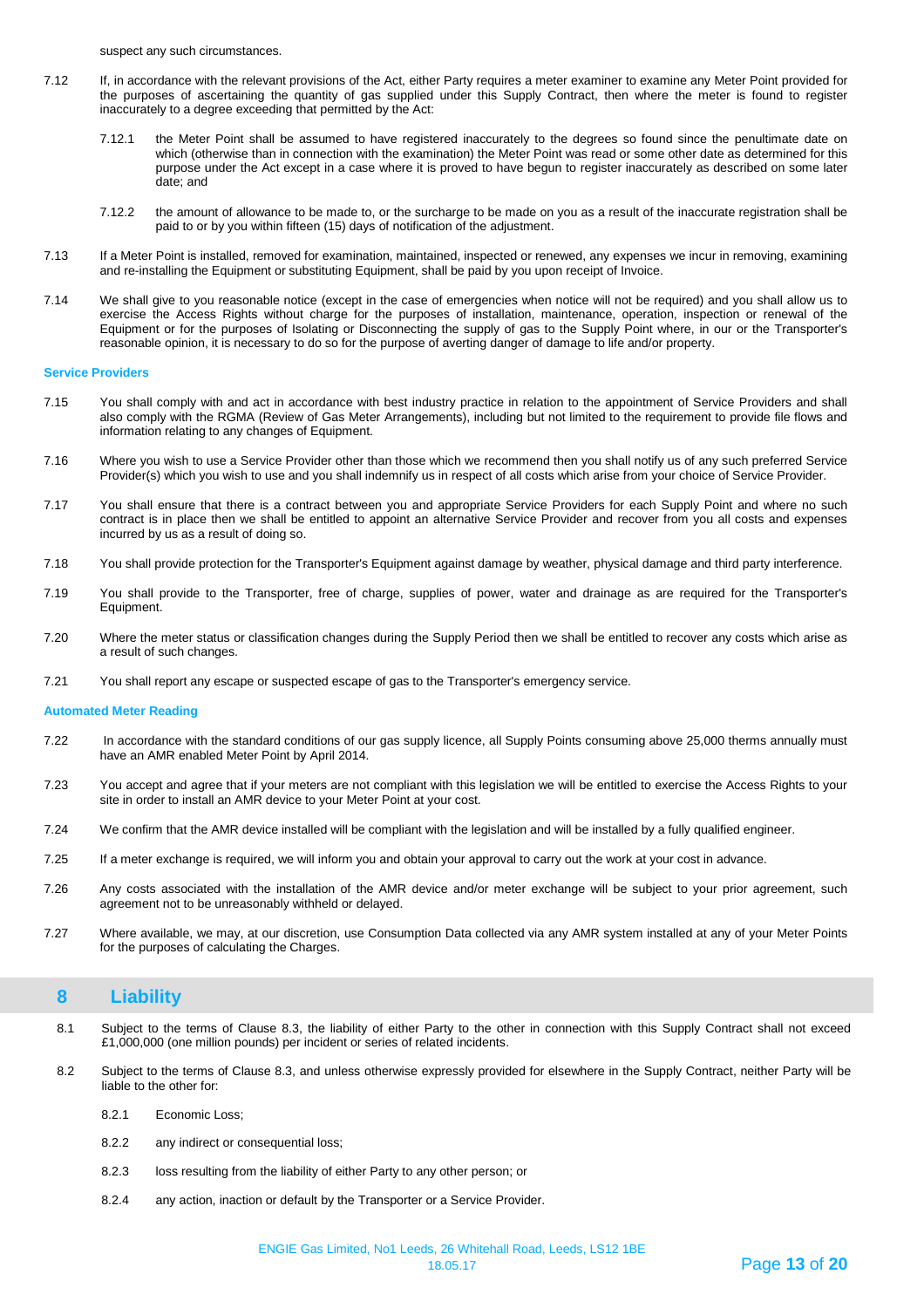- <span id="page-13-0"></span>8.3 Nothing in this Supply Contract shall exclude or limit the liability of either Party to the other for:
	- 8.3.1 death or personal injury resulting from negligence;
	- 8.3.2 any obligation owed by either Party under the Act to the extent only that the Act expressly prevents any limitation of liability for failure to perform that obligation;
	- 8.3.3 any obligation to pay monies due under this Supply Contract or under any liability arising from any indemnity contained in this Supply Contract including for the avoidance of doubt and without limitation, any Mark to Market Loss or Mark to Market Gain; or
	- 8.3.4 its fraud, or fraudulent misrepresentation, misstatement, act or omission.
- 8.4 You acknowledge and agree that, where applicable to any elements of the Charges, the prevailing time limits in the relevant Industry Agreements shall apply to any claim you make from us and any consequential liability on our part to you in respect of any reconciliations for industry or other charges previously levied by us on you and whether as a charge (pass through or otherwise), a reconciliation or a refund in respect of any charges from the Transporter or other body. Subject to Clause 8.3, nothing in this Clause 8 shall operate to restrict this position.
- 8.5 We shall pay to you any monies we receive from the Transporter which are specifically paid to us by the Transporter for the purpose of refunding you pursuant to the terms of the Industry Agreements.
- 8.6 Where any of the Industry Agreements require the Transporter and/or us to do anything, which may affect the Supply to the Supply Points, neither we nor the Transporter shall have any liability for any loss or damage suffered by you for complying with that requirement.

### **9 Force Majeure**

- 9.1 Neither Party shall be liable to the other for delays or failures to fulfil all or a material part of its obligations under this Supply Contract if they are directly due to Force Majeure and provided that a Party seeking to claim that a Force Majeure has occurred shall notify the other Party within twenty four (24) hours of the Force Majeure occurring such notification to include its nature, its expected duration, the measures they are taking to remedy and/or mitigate the effects and when its effect ceases or is likely to cease.
- 9.2 Force Majeure shall not relieve any Party from its obligations to indemnify or make payment under this Supply Contract.
- 9.3 During the continuance of a Force Majeure:
	- 9.3.1 you may obtain temporary supplies of gas from an alternative source or supplier; and
	- 9.3.2 we shall not charge you for the Commodity Charges in respect of that period; and
	- 9.3.3 we shall be entitled to recover all costs from you which are levied on us by a third party in relation to your Supply, including for the avoidance of doubt Transportation Costs, Meter Reading Costs and Metering Costs arising in respect of that period.
- 9.4 Where an event of Force Majeure subsists for a period exceeding thirty (30) days then either Party shall have the right to terminate the Supply Contract immediately on the provision of written notice to the other.
- 9.5 Upon termination in accordance with Clause 9.4 we shall be entitled to sell back any undelivered gas and invoice or credit you respectively for any Mark to Market Loss or Mark to Market Gain arising.
- 9.6 The Mark to Market Loss or Mark to Market Gain shall be included in the final Invoice and paid by the paying Party to the other within fourteen (14) days of the trading position being settled in the market for the relevant period.
- 9.7 The Party claiming to be affected by Force Majeure shall take all reasonable measures to mitigate and/or remedy the effects of the Force Majeure as soon as possible.

## <span id="page-13-1"></span>**10 Suspension, Termination and Breach**

#### **Suspension**

- 10.1 Notwithstanding any provision of this Supply Contract, for the duration of a Pipeline System Emergency we shall be entitled, at the request of the Transporter or any person authorised under Section 7A(2) of the Act to make arrangements for the conveyance of gas to the Supply Points, to discontinue the supply of gas to any Supply Point.
- 10.2 Notwithstanding any other provision of this Supply Contract, if we are given a direction under Section 2(b)(i) of the Energy Act 1976 prohibiting or restricting the supply of gas, then, for the purposes of or in connection with the direction, we may discontinue or restrict the supply of gas to the Supply Points and you shall comply with such directions until further notice from us.
- 10.3 You shall comply with any directions made by us or the Transporter for the purposes of:
	- 10.3.1 averting or reducing danger to life or property; or
	- 10.3.2 securing against or reducing any risk to the safety of the Transportation System.
- 10.4 You shall notify us of the content of any directions received from the Transporter requiring you to reduce or cease gas consumption.
- 10.5 Where you fail to comply with Clauses 10.3 and 10.4 you shall indemnify us in respect of all costs, losses or expenses incurred by us as a result of such breach.
- 10.6 We shall not be liable to you for any loss or damage arising from: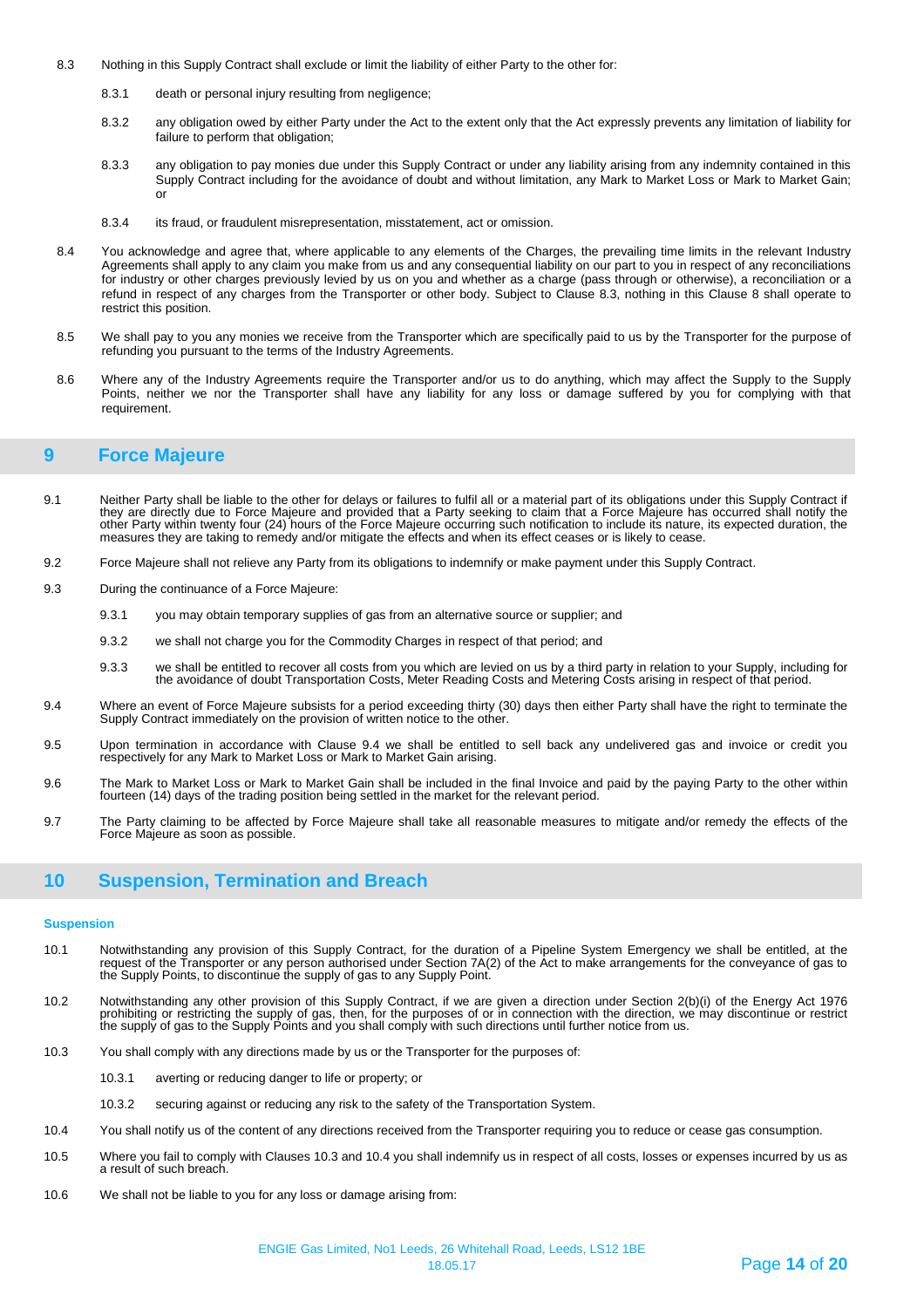- 10.6.1 any Isolation, Disconnection, discontinuance or restriction of supply by (a) us acting in accordance with Clauses 10.1 to 10.4 inclusive, unless this action is unlawful; or (b) by the Transporter; or
- 10.6.2 any action taken by you in consequence of any direction given or request made by us or the Transporter, in any of the circumstances contemplated in Clauses 10.1 to 10.4 inclusive.

#### **Your right to terminate for our breach**

- 10.7 You may terminate this Supply Contract upon written notice to us where:
	- 10.7.1 we are in material breach of any of our obligations under this Supply Contract, such breach has a material adverse impact on your business and within fourteen (14) days following receipt of written notice from you of such breach we have not remedied the breach; or
	- 10.7.2 we become Insolvent (as such term is defined in Section 123 of the Insolvency Act 1986) or a receiver, administrator, administrative receiver or liquidator is, or applies to be, appointed over any of our assets or we enter into any arrangement with our creditors.

Following termination under this clause 10.7, we will sell all forward purchased electricity on the wholesale market and invoice or credit you respectively for any Mark to Market Loss or Mark to Market Gain arising as a result of such sell back. Such Mark to Market Loss or<br>Mark to Market Gain shall be included in a final Invoice and paid by the paying Party t position being settled in the market.

#### **Our right to terminate for your breach**

- 10.8 You shall be in breach of this Supply Contract and we shall be entitled to all or any combination of the remedies set out in Clause 10.9, at our absolute discretion, in the following circumstances:
	- 10.8.1 Notwithstanding the specific circumstances set out below, if you are in repeated or material breach of any of your obligations under this Supply Contract (which shall include non-payment of a material sum of money) and within fourteen (14) days of being given notice in writing from us of such breach you have not remedied the breach;
	- 10.8.2 you default in paying amounts due to us by the Payment Date three (3) times in any twelve (12) month period;
	- 10.8.3 if the credit insurance policy, Security Deposit, or other form of credit support obtained on or before the Start Date, or put in place during the Supply Period is withdrawn, reduced, amended, shortened, the terms are breached, or conditions which are<br>unacceptable to us are applied, or if the credit standing, rating or scoring given to you by our cre reference agency we use from time to time to assess your creditworthiness is withdrawn, reduced, shortened or falls below a level which is acceptable to us;
	- 10.8.4 if we have been unable to register any Supply Point within forty (40) Working Days of the Start Date caused by you providing incorrect data;
	- 10.8.5 you become unable to pay your debts (as such term is defined in Section 123 of the Insolvency Act 1986) or a receiver, administrator, administrative receiver or liquidator is, or applies to be, appointed over any of your assets or you enter into any arrangement with your creditors, or where any such appointment or arrangement terminates or ceases;
	- 10.8.6 you unlawfully interfere with any Equipment or Meter Point; or
	- 10.8.7 the Transporter is entitled to and/or has already acted pursuant to powers under the Act to discontinue the transportation of gas to you at any of the Supply Points.

#### **Consequences of Breach**

- 10.9 Where you are in breach of the Supply Contract in accordance with any of the provisions of Clause 10.8 then we shall be entitled to all or any combination of the following remedies:
	- 10.9.1 terminate this Supply Contract for any or all of the Supply Points under the Supply Contract immediately on written notice to you;
	- 10.9.2 arrange for the Supply Points (or any one or combination of the Supply Points) to be Isolated, Disconnected and removed (and we shall be entitled to exercise Access Rights in doing so) and while any breach persists we shall be entitled to Isolated and/or Disconnect Supply Points on more than one occasion, together with being entitled to recover from you the costs incurred in such Disconnections;
	- 10.9.3 sell any gas forward purchased for delivery to any or all of the Supply Points after the date of the breach on the wholesale market;
	- 10.9.4 recover from you and be indemnified by you for all costs and losses incurred as a result of such breach including any Mark to Market Loss;
	- 10.9.5 invoke the take or compensate mechanism set out in Clause 6.20 but on a monthly basis, so that such calculation is not over the whole of the Supply Period or each annual period but is instead on the basis of monthly Invoiced Consumption outside the Consumption Threshold for both the period of the Supply Contract prior to the breach and thereafter on an on-going monthly basis;
	- 10.9.6 vary the Product Appendix so as to mitigate our risk, including but not limited to by, restricting your right to purchase forward until such time as any breach is remedied;
	- 10.9.7 increase our Charges by a reasonable and proportionate amount (which may include placing you on our Default Contract Rates) to reflect any increased risk and/or unavoidable costs to us:
	- 10.9.8 invoice you on a weekly basis and the Invoicing Date shall automatically become the weekly anniversary of the date on which we issue a first invoice to you and the Payment Date shall be automatically amended to the date seven (7) days after the Invoicing Date;
	- 10.9.9 invoice you in advance of your consumption, such invoice to be based on our estimate of your gas consumption over a full month in advance of the start of the applicable consumption period to which that invoice relates. For the avoidance of doubt, we will then have the right to reconcile that Invoice to your actual consumption of gas following that consumption period; and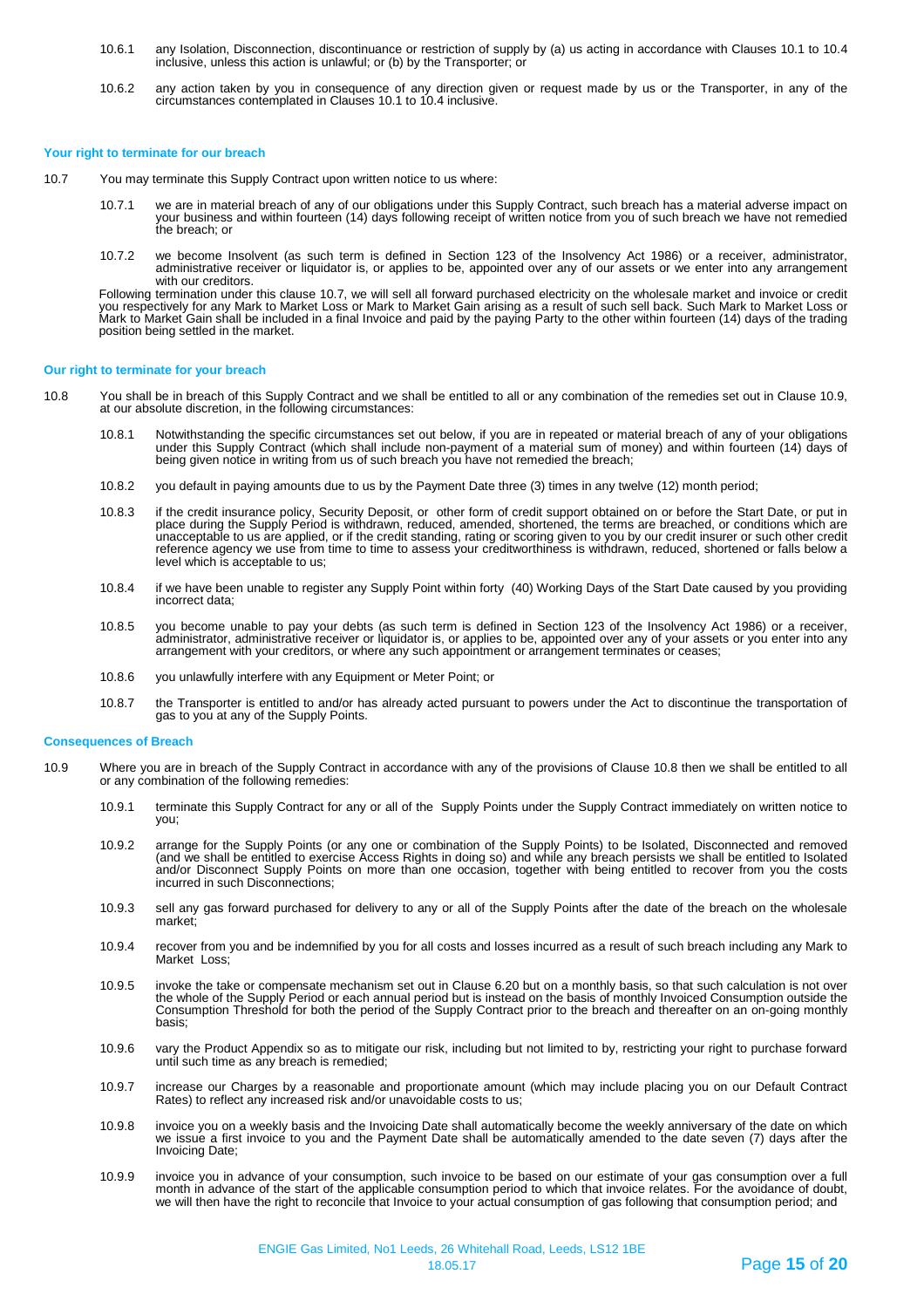10.9.10 request a Security Deposit to be provided within ten (10) Working Days of such a request.

- 10.10 Where you fail to comply with Clause 4.1.10 you shall indemnify us in respect of all costs, losses or expenses incurred by us as a result of such breach.
- 10.11 The termination of this Supply Contract and/or the termination of the Supply to any Supply Point shall not affect any rights or obligations which may have accrued to either Party or the Transporter prior to the Termination Date.

#### **Removal of Authority to Supply**

- 10.12 In the following circumstances;
	- 10.12.1 any authorisation or consent granted pursuant to the provisions of the Act or the Industry Agreements terminates or is withdrawn or is amended in a manner that materially affects our ability to perform our obligations; or
	- 10.12.2 any relevant Licence, permission or consent, which permits us to supply you with gas, terminates or is revoked;
- 10.13 we shall be entitled at our discretion to:
	- 10.13.1 amend this Supply Contract to the extent possible and/or necessary to accommodate the change; or
	- 10.13.2 terminate the Supply Contract.
- 10.14 Following termination in the circumstances set out in Clauses 10.12 and 10.13;
	- 10.14.1 you shall use all reasonable endeavours to transfer your supply to an alternative Registered Supplier as soon as practicable; and
	- 10.14.2 we will be entitled to sell all forward purchased gas on the wholesale market and invoice or credit you respectively for any Mark to Market Loss or Mark to Market Gain arising as a result of such sellback.
	- 10.14.3 The Mark to Market Loss or Gain detailed in Clause 10.14.2 shall be included in the final Invoice and paid by the paying Party to the other within fourteen (14) days of the trading position being settled in the market.

#### **Resumption of Supply**

10.15 Where a Supply Point has been Isolated or Disconnected, we will resume any Supply provided you pay us in advance for (i) all reconnection charges; or (ii) and any other costs which we notify you will be reasonably incurred by us and all other conditions are met and (iii) outstanding sums are paid in full.

## <span id="page-15-0"></span>**11 General Terms**

- 11.1 We may keep a record of e-mails and any messages you or we send and record telephone conversations.
- 11.2 The Parties shall not, at any time during or after the Supply Period, divulge to any person other than any of its or their respective (i) advisers, officers or employees who require the same to enable them to properly carry out their duties, and/or (ii) banks, funders or professional representatives,any of the contents of this Supply Contract or any other confidential information, trade secrets or information whose disclosure is likely to adversely affect a Party's commercial or economic interests, without the written consent of the other Party other than to the extent:
	- 11.2.1 required by law except where disclosure is in response to a request for information made to you under either the Freedom of Information Act 2000 ("FOI") or the Environmental Information Regulations 2004 ("EIR") (an **"information request"**); or
	- 11.2.2 it is already in the public domain other than by reason of a breach of contract.
- 11.3 If you receive an information request and your response might include disclosing any of the details of this Supply Contract or any of our information (without prejudice to Clause 11.2), you shall prior to disclosure notify us immediately and apply all relevant exemptions permissible under the FOI or the EIR (as applicable) to resist disclosure.
- 11.4 You agree and consent to us instructing and undertaking, prior to or at any time during the Supply Period:
	- 11.4.1 searches at any licensed credit reference agency for publicly held information on your business; and
	- 11.4.2 searches at any fraud prevention agency for information on your business.
- 11.5 We may at any time assign or hold on trust for any person our interest in the whole or any part of this Supply Contract including all rights; you shall not assign or hold on trust for any person the whole or any part of this Supply Contract without our prior written consent, such consent not to be unreasonably withheld or delayed.
- 11.6 Subject to the provisions of Clause 12, this Supply Contract does not create any right enforceable by any person who is not a Party.
- 11.7 No waiver by a Party of any default by the other shall operate or be binding unless made in writing.
- 11.8 If any provision of this Supply Contract shall be declared invalid, unenforceable or illegal it shall not prejudice or affect the remaining provisions of this Supply Contract, which shall continue in full force and effect.
- 11.9 Unless otherwise set out in the Product Appendix, notice or communication required under this Supply Contract from you to us shall be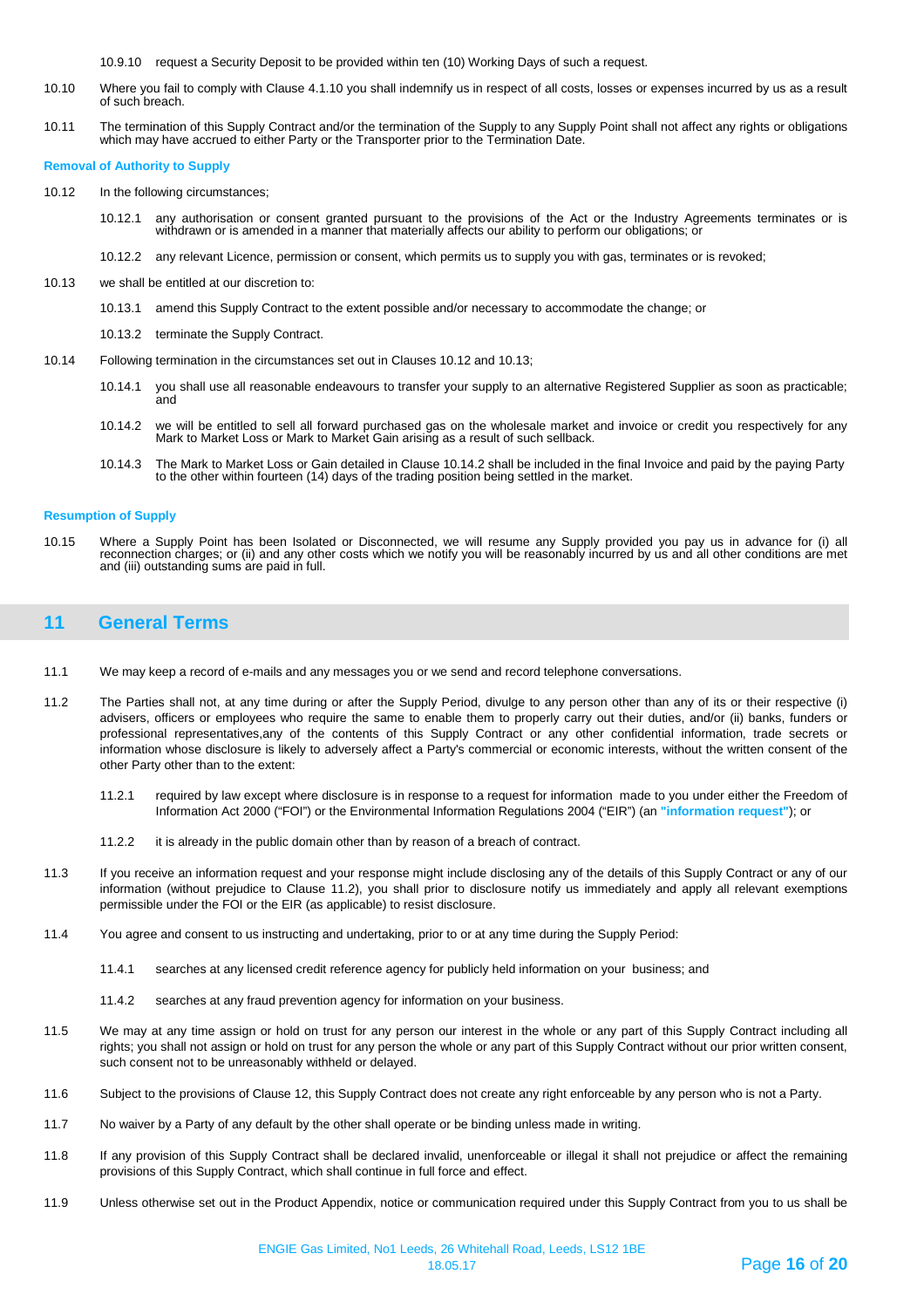by any one or more of the following methods and shall be deemed effective as set out below. Failure to comply with this clause shall make any attempted written contact invalid:

- 11.9.1 first class mail to our registered office at ENGIE Gas Limited, No 1 Leeds, 26 Whitehall Road, Leeds LS12 1BE and for commercial notices marked for the attention of "Contract Management" and for Legal notices marked for the "Head of Legal Services" and in each case notice is deemed effective two (2) Working Days after despatch;
- 11.9.2 recorded delivery to our registered office address detailed at Clause 11.9.1 above and for commercial notices, marked for the attention of "Contract Management" and for Legal notices marked for the attention of "Head of Legal Services". In each case notice is deemed effective two (2) Working Days after despatch; or
- 11.9.3 email to the following email address contract.management@engie.com notice is deemed effective two (2) Working Days after despatch.
- 11.10 The Supply Contract constitutes the entire agreement between both Parties. We and you hereby acknowledge and agree that this Supply Contract has not been entered into in reliance on any representation, warranty or other undertaking and neither Party has any right or remedy in relation to any such representation, warranty, or other undertaking.
- 11.11 The rights and remedies provided for by this Supply Contract are exhaustive, and exclude and replace all substantive (but not procedural) contractual rights or remedies expressed or implied by law.
- 11.12 This Supply Contract shall be construed and governed by the laws of England and subject to the exclusive jurisdiction of the English Courts.
- 11.13 If any Party wishes to pursue a dispute with the other then where mediation is agreed the procedures of the Centre for Dispute Resolution shall apply or where arbitration is agreed, the Rules of the London Court of Arbitration shall apply.
- 11.14 We may issue a revised Supply Contract to you to the extent reasonably required to take into account any changes to the Acts, Industry Agreements or other statutory, regulatory, or common law provisions which are applicable to the gas supply industry as a whole.
- 11.15 Any Supply Point that falls within an Independent Network and any terms and definitions contained within this Supply Contract relating to such Supply Point shall be dealt with in accordance with the relevant Industry Agreements.
- 11.16 Both Parties accept the terms of and agree that they are bound by, and will comply with, the terms of all relevant legislation including the Bribery Act 2010.
- 11.17 To the extent necessary for compliance with (i) paragraph 7 of condition 12A of the Standard Conditions of the Electricity Supply Licence and (ii) paragraph 8 of condition 12A of the Standard Conditions of Gas Supply Licence in relation to implementation of Theft Risk Assessment Service (as such term is defined in Section 25 of the Distribution Connection and Use of System Agreement (ELEC) / Schedule 34 of the Supply Point Administration Agreement (GAS) ) arrangements to facilitate the prevention, detection and investigation of energy theft, we shall be obliged and entitled to retain and Process any Personal Data (as such terms are defined in the Data Protection Act 1998) we hold on you and to disclose this Personal Data to the said Theft Risk Assessment Service, if required to do so, and by your acceptance of these Terms and Conditions you consent to such retention and disclosure.

## **Section B – Terms of Interruptible Supply**

Where any of your Supply Points are designated as "Interruptible" on or after 1 October 2011, as indicated in the Quotation Document then the following supplementary terms and conditions shall apply in addition to Clauses 1 to 11 inclusive.

## <span id="page-16-0"></span>**12 .1 Interruptible Supply Definitions**

12.1 The following definitions shall apply to the provisions of Clause 12:

**"Interruptible Period"** means the period of time during which a supply of gas to a Supply Point is designated as an Interruptible Supply of gas by the Transporter.

**"Interruptible Supply of Gas"** means a supply of gas to a Supply Point that in respect of an Interruptible Period is designated an Interruptible Supply by the Transporter.

**"Interruptible Supply Point"** means the outlet of your control valves for Supply Points deemed by the Transporter to be interruptible.

**"Interruption"** means the interruption of the offtake of gas from an Interruptible Supply Point as required by the Transporter for operational purposes in accordance with the management of the gas network in accordance with clause 13 and reference to **"Interrupt"** or **"Interruptible"** shall be construed accordingly.

**"Interruption Notice"** means a notice from the Transporter either directly or via us, to you instructing you to stop taking gas or in certain circumstances reducing your taking of gas at the Supply Point. We will provide notice as soon as practicable following receipt of the notification from the Transporter.

## <span id="page-16-1"></span>**12.2 Interruptible Supply**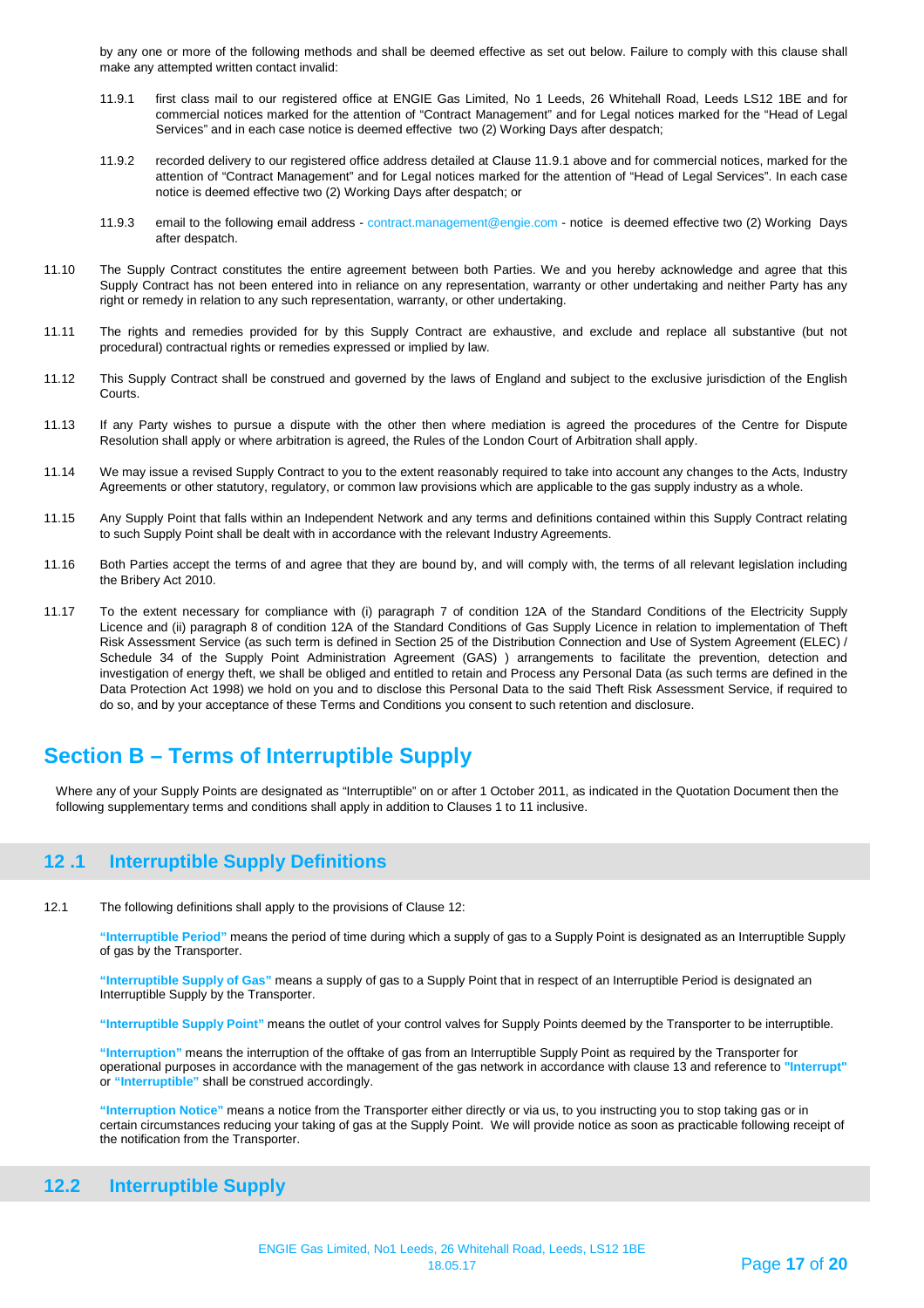- 12.2.1 The Interruptible Supply at the Supply Point shall be subject to Interruption in accordance with the tender submitted by you and accepted by the Transporter.
- 12.2.2 For the avoidance of doubt, where Supply Point Capacity increases at a Supply Point following the acceptance of a tender outlined at clause 12.2.1 above, such additional capacity shall be classified as firm until a tender is accepted by the Transporter.
- 12.2.3 Where Interruptible Supply Point Capacity decreases or that Interruptible Supply Point is subsequently re-classified as firm, we shall be entitled to vary Transportation Costs to reflect the resulting increase to our costs.
- 12.2.4 You may request that an Interruptible Supply Point is reclassified as firm at any time after the Transporter has accepted a tender for Interruptible Supply and where such reclassification is granted, the terms of Clause 12.2.3 shall apply.
- 12.2.5 You shall provide us with details of a manned 24 hour telephone contact and an email address and fax number for receipt of Interruption Notices in respect of the Supply Point and you shall immediately notify us of any changes to these details.
- 12.2.6 In the event that the AQ at the Supply Point is reduced the Transporter may give notice that the Interruptible Supply of gas is to be redesignated as firm.
- 12.2.7 You may be required to provide the Transporter with your best estimate of your gas consumption during the Interruption Period and, where you fail to do so, the Transporter may suspend payment of any option fees due to you and/or re-designate any Interruptible Supply Point as firm.
- 12.2.8 Where a Supply Point is Interruptible, then:
	- 12.2.8.1 the Transporter will issue an Interruption Notice in the event of a requirement to Interrupt the Supply;
	- 12.2.8.2 upon receipt of an Interruption Notice you shall comply with the Interruption Notice and discontinue offtake in accordance with the terms of the Interruption Notice. Any period of Interruption on any Day (as specified in the Interruption Notice) shall cause that Day to be designated as a Day of Interruption;
	- 12.2.8.3 if your Interruptible Supply Point is covered by a Firm Allowance (as defined in the Industry Agreements) you shall ensure that no gas exceeding the Firm Allowance shall be taken within an Interruption Period;
	- 12.2.8.4 you may only resume taking a supply or a supply in excess of the Firm Allowance (and in accordance with this Supply Contract) from the time and Day specified in a notice to them from us;
	- 12.2.8.5 you shall not use any other supply of gas to substitute the Interrupted supply under this clause 12; and
	- 12.2. 8.6 you will reimburse us for all costs and charges imposed on us by the Transporter as a result of a failure by you to comply with an Interruption Notice.
- 12.2.9 If you fail to comply with an Interruption Notice then we shall be entitled to the remedies set out in clause 10.9.

#### **Interruptible Supply – Emergency**

12.3 In the event of a gas supply emergency or potential emergency, including without limitation an event giving rise to a significant risk of reduction in the gas network, Supply Points with Interruptible Supply will be instructed to stop taking gas immediately. You shall turn off all Equipment at each Supply Point immediately should you receive an emergency Interruption Notice in relation to the Supply Point.

## **Supplement to the General Terms and Conditions – Micro-Business Terms ("Supplement") The following terms apply to Micro-Business Consumers only**

The following definitions shall apply in this Supplement:

"**Remote Access Meter**" means a Meter Point that, either on its own or with an ancillary device:

- (i) provides Consumption Data for multiple time periods and is able to provide such data for periods of less than one month;
- (ii) is able to provide us with remote access to such Consumption Data; and
- (iii) is not a Smart Metering System or part of a Smart Metering System.

**"Micro-Business Consumer"** has the meaning given to "relevant consumer" (in respect of premises other than domestic premises) in article 2(1) of The Gas and Electricity Regulated Providers (Redress Scheme) Order 2008 (S.I. 2008/2268). This defines a microbusiness as a company which has:

- (i) an annual consumption of:
	- a) electricity of not more than 100,000 kWh; or
	- b) gas of not more than 293,000 kWh; or
- (ii) one or both of the following:
	- a) fewer than 10 employees (or their full time equivalent); and
	- b) an annual turnover or annual balance sheet total not exceeding €2 million.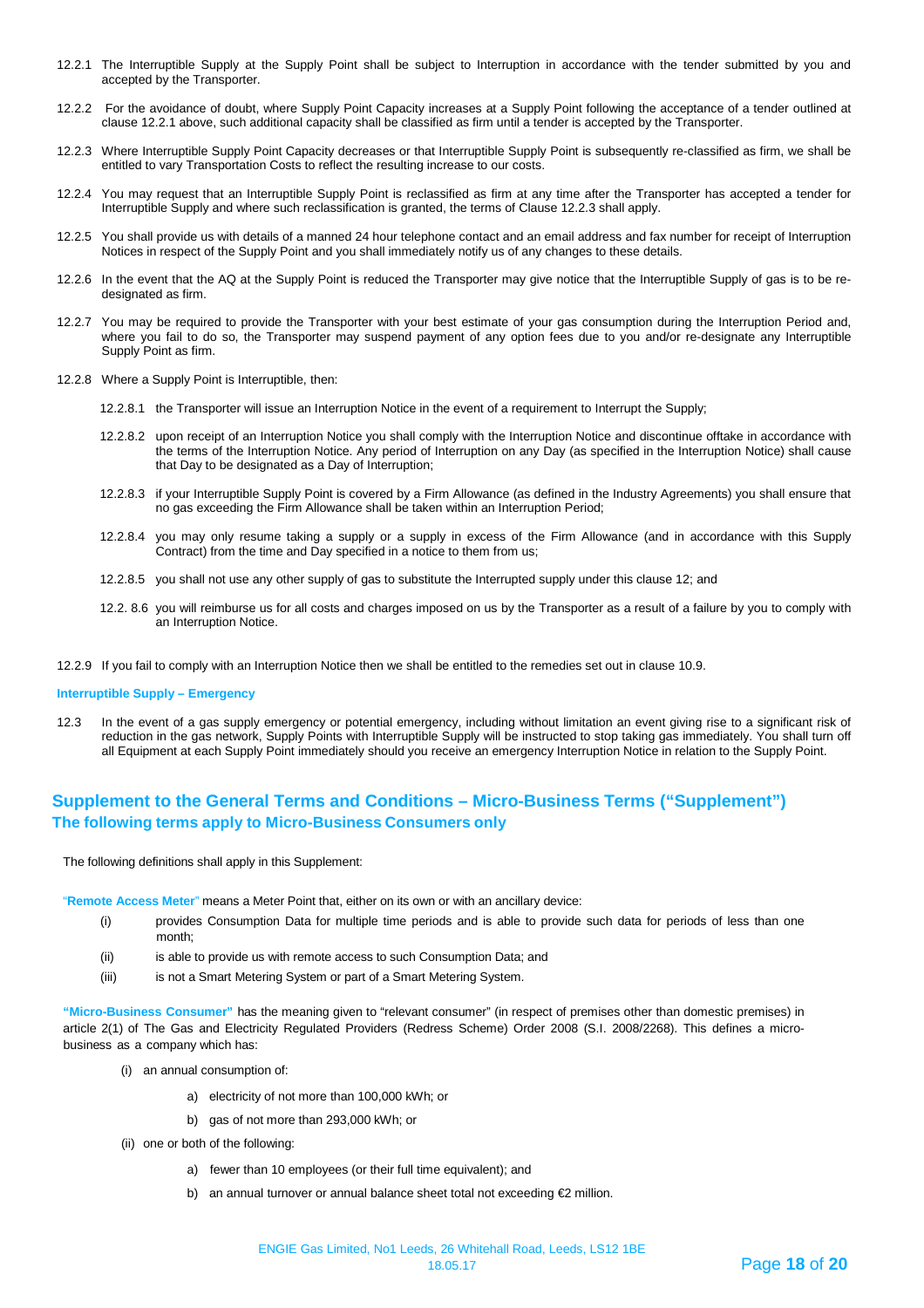You will be considered as a Micro-Business Consumer if the above criteria detailed at either (i) or (ii) is met. Where we consider you to be a Micro- Business Consumer, we will treat you (and will continue to do so for the duration of any fixed term Supply Contract) in accordance with the terms of Condition 7A of both (i) the Electricity Suppliers Licence Standard Conditions; and (ii) the Gas Suppliers Standard Licence Conditions. In addition we make specific commitments to our Micro-Business Consumers under our Micro-Business Standards of Conduct which can be viewed on the Customer Area of our Website.

"**Smart Metering Equipment Technical Specification**" means the document of that title issued by Department of Energy and Climate Change from time to time;

"**Smart Metering System**" means a Meter Point which, in addition to the functionality of a traditional meter, either on its own or with ancillary devices is capable of two way communication, allowing it to transmit meter reads and receive data remotely, and meets the Smart Metering Equipment Technical Specification;

## **Principal Terms for Micro-Business Consumers**

#### **Charges**

1. The Charges for the supply of gas and/or electricity (as applicable) by us to you are specified in the Supply Contract Quotation Document and Clause 6 of the General Terms & Conditions. Where you are being supplied under the terms of our Deemed Supply Contract Terms and Conditions, our Deemed Contract Rates will apply and can be found on Customer Area of our Website.

#### **Duration of the Supply Contract**

- 2. The Supply Contract shall run for an initial period being the time between the Start Date and the End Date specified in the Quotation Document, subject to the provisions of clause 3 of the General Terms & Conditions.
- 3. The End Date on the Quotation Document and each anniversary thereafter shall constitute the Renewal Date. Unless you or we provide notice to end the Supply Contract on the next Renewal Date (in accordance with the timescales set out in clause 4 below), the Supply Contract will be automatically extended for a successive Renewal Period of twelve (12) months.

#### **Ending the Supply Contract**

- 4. Either you or we may end the Supply Contract, and prevent the extension of the Supply Contract, by providing written notice at any time up to thirty (30) days prior to the next Renewal Date, save for where you are being supplied under a Deemed Supply Contract which may be terminated at any time in accordance with clause 3.1 of the Deemed Supply Contract General Terms and Conditions.
- 4A. Where you provide written notice to terminate the Supply Contract in accordance with clause 4 of this Supplement, provided that such notice is received no less than thirty (30) days prior to the Renewal Date, we shall provide you with acknowledgment of receipt of the notice no less than five (5) Working Days from the date of receipt by us of that notice.
- 5. If either Party provides the other with written notice to end the Supply Contract, both Parties may still enter into a new Supply Contract, or you may arrange to change your supplier.
- 6. If you wish to change your supplier, you must pay all invoices by their Payment Date, otherwise we may object to the transfer.
- 7. If you end the Supply Contract and both Parties have not agreed a new Supply Contract then, until such time as another supplier has been registered, you will be charged at our Default Contract Rate (and not the Charges).

#### **Renewal Terms**

- 8. Around sixty (60) days before each Renewal Date we will write to you with a Statement of Renewal Terms, detailing the options available to you, and including:
	- a. the Renewal Date;
	- b. the latest date on which you can provide notice to prevent the extension of the Supply Contract, which will be thirty (30) days before the Renewal Date; and
	- c. the postal and email addresses to which you can send your notice to prevent the extension of the Supply Contract.
- 9. If you do not provide notice to prevent the extension of the Supply Contract and both Parties do not enter into a new Supply Contract, the Supply Contract will be automatically extended for a further 12 months at the Charges and Terms and Conditions contained in the Statement of Renewal Terms.
- 10. If you do provide notice to prevent the extension of the Supply Contract and both Parties do not enter into a new Supply Contract, you must enter into a contract with another supplier. If a new supplier does not commence supply when this Supply Contract ends, you will be charged at our Default Contract Rate detailed on the Customer Area of our Website (and not the Charges specified in the Renewal Terms), until such time as another supplier commences supply or you enter into a new Supply Contract with us.

#### **Invoicing**

11. We will notify you on each Invoice of the date on which the current Supply Period ends and the period of written notice that you must provide prior to that date in order to end your Supply Contract.

#### **Consumption Data**

12.1 If at any time during the Supply Contract, you have a Remote Access Meter or Smart Metering System at any of the Supply Points, we may receive Consumption Data in relation to those Meter Points including but not limited to Consumption Data relating to periods of less than one (1) month and this clause shall constitute notice of our intention to obtain such Consumption Data.